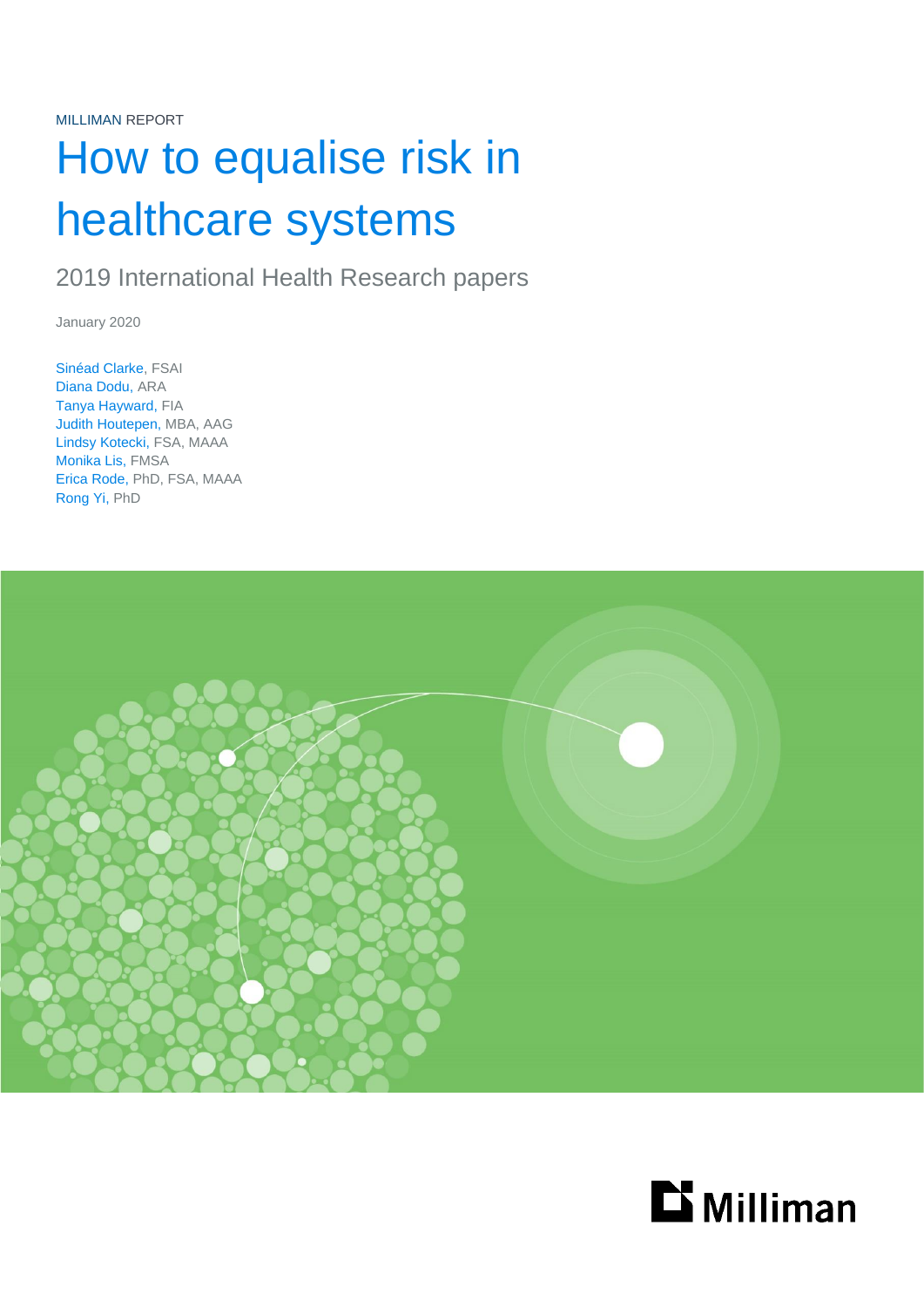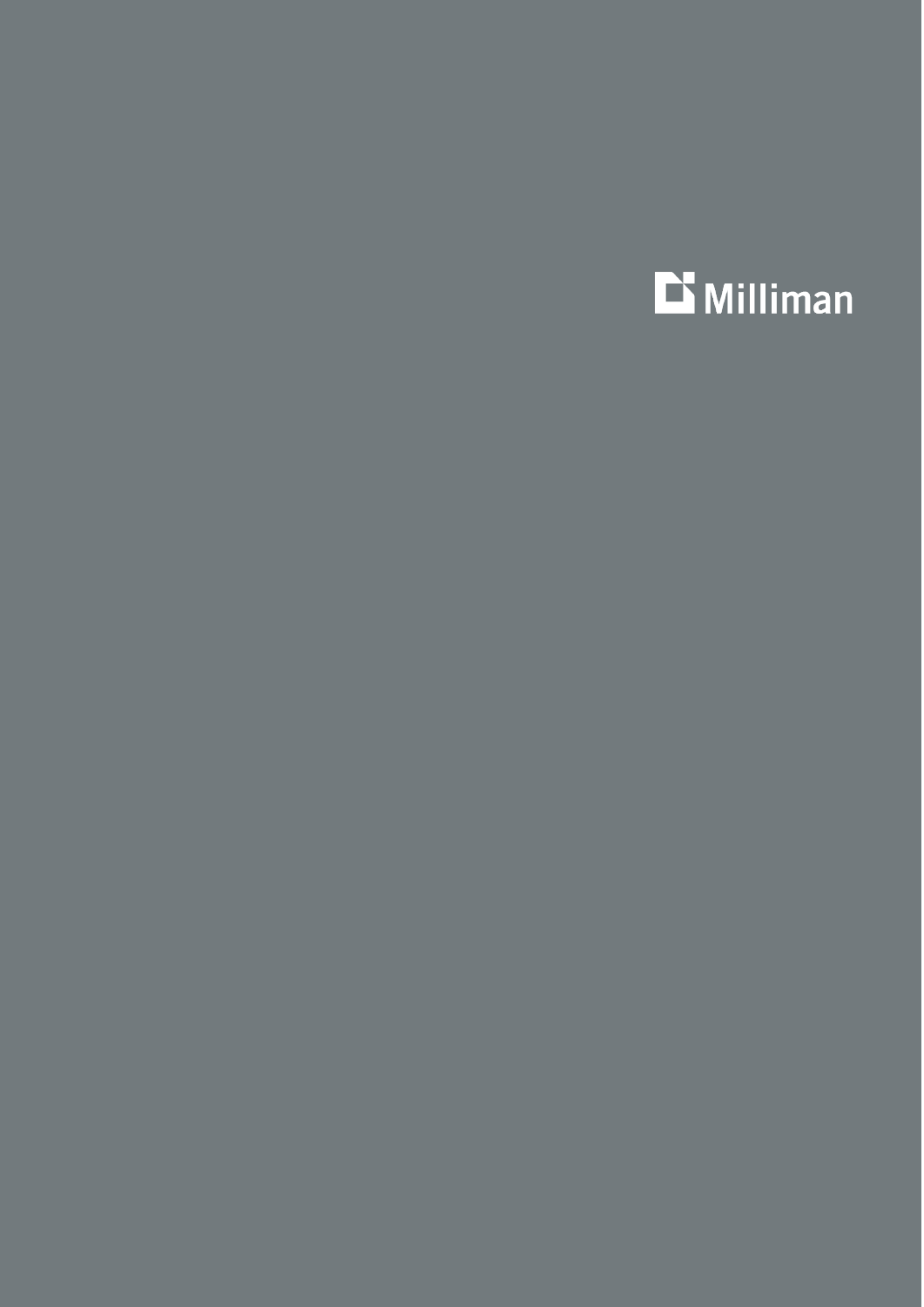# **Table of Contents**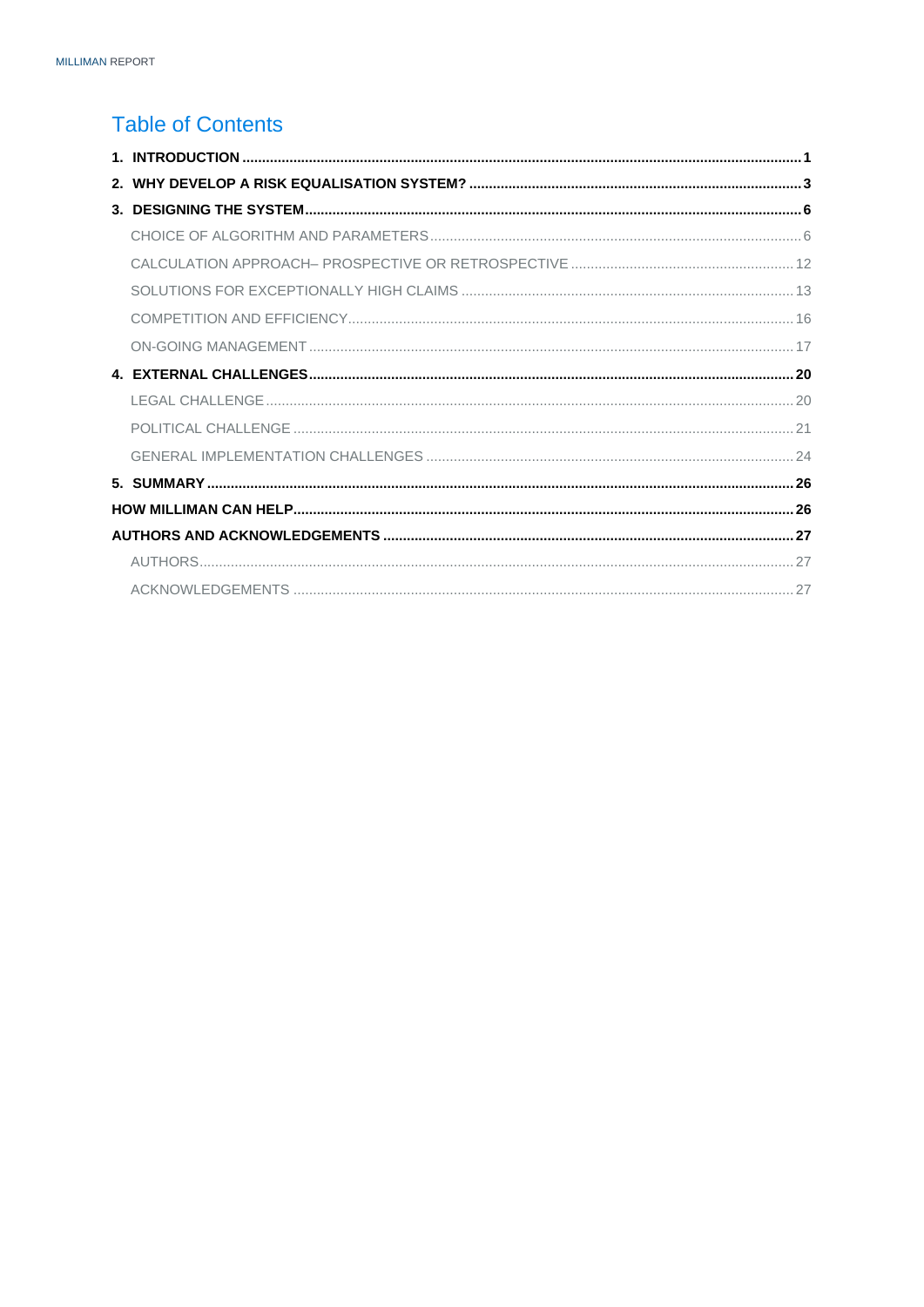# <span id="page-3-0"></span>1. Introduction

Health insurance, like most insurance, can be priced using risk ratings, where premiums are set based on the relative risk of insured lives and the propensity to claim. However this may result in health insurance being unaffordable for the most high-risk members of society. As a result, many governments restrict the use of risk ratings in health insurance markets, in favour of 'community rating'—where insured lives pay the same premium regardless of risk.

In a community-rated system where all consumers are charged the same premium, many high risk consumers are protected from paying unaffordable premiums. Others consumers, such as healthier or younger individuals, will generally pay a higher premium to subsidise sicker and often older individuals. Consequently, premium revenue collected by insurers or other risk-bearing entities may no longer truly reflect the underlying risk associated with their insured populations. Insurers and risk-bearing entities differ by geographic location, product design, provider networks, reputation, and management efficiency, amongst other things. Community rating removes much of the relationship between premiums and expected claims costs at the individual level, which is where most purchasing decisions are made, and this can lead to an uneven distribution of risk among insured populations. In the absence of a secondary "smoothing" mechanism, those that attract a healthier-than-average population may generate high underwriting surplus, and those that attract a sicker-than-average population may generate financial losses.

In many healthcare systems and health insurance markets around the world where risk rating is not allowed, risk equalisation is used to enhance consumer protection and market stability. Its aim is to compensate for the risk profiles of different groups of the population such that the additional medical expenses assocated with high-risk members are shared amongst healthcare providers or insurance companies. This is generally achieved by the transfer of payments through a risk equalisation pool, or similar mechanism. The exact form of risk equalisation varies from country to country depending on the specific nature of each one's healthcare system and interaction with the private health insurance market.

In this paper we have set out a 'how-to' guide to risk equalisation, or risk adjustment. We have referenced illustrative examples from around the world to explain the challenges and practicalities that should be considered in the design and management of a risk equalisation system.

The countries considered in the illustrative examples outlined in this paper are highlighted in Figure 1. This includes a mix of countries that currently have functioning risk equalisation schemes as part of their healthcare systems as well as countries where healthcare reform or the implementation of risk equalisation was not successful. It is important to consider both successes and failures in understanding the challenges faced in implementing and managing a risk equalisation system.



#### **FIGURE 1: COUNTRIES CONSIDERED IN THIS PAPER**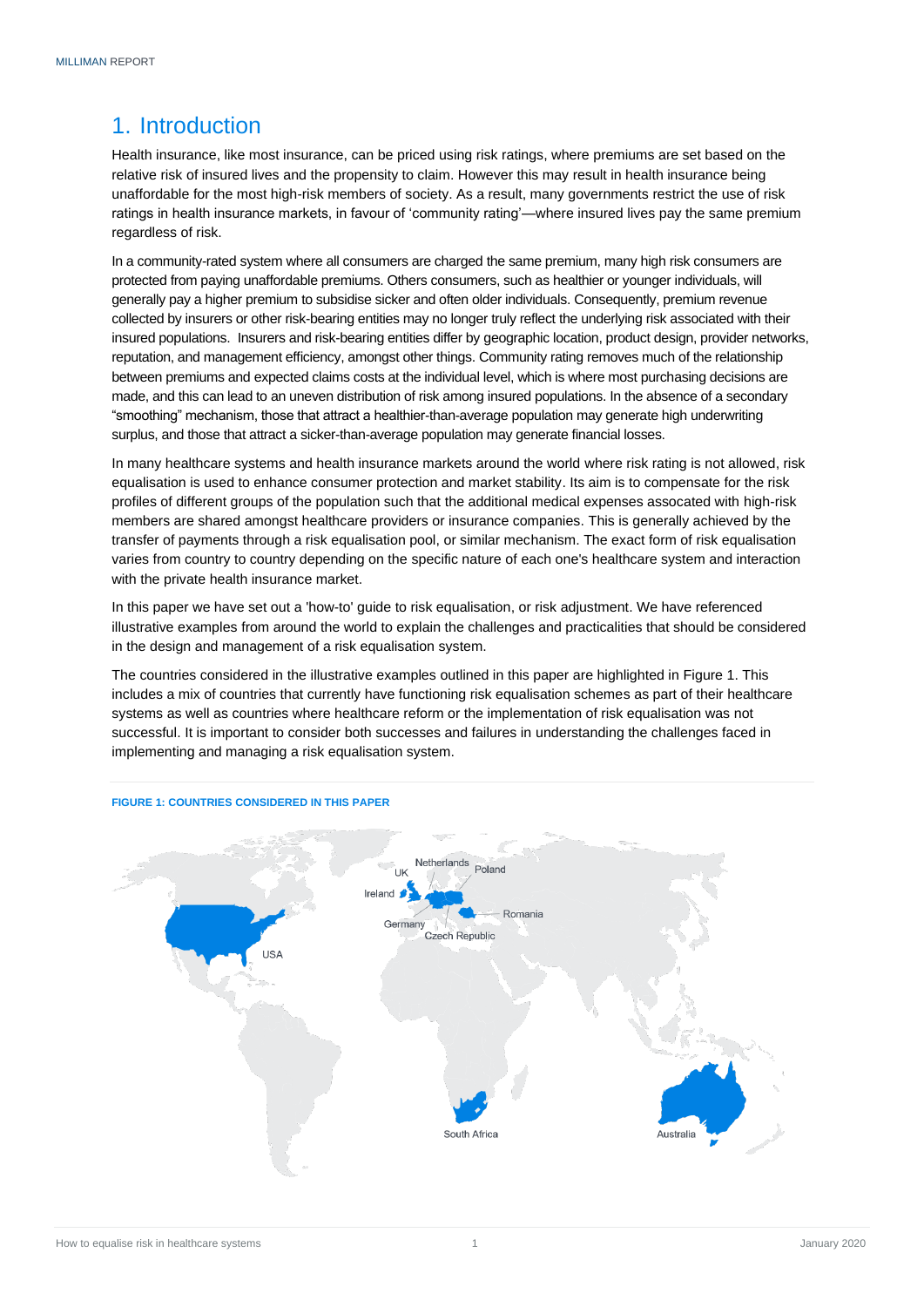This paper outlines how to implement a risk equalisation system and is structured as follows:

- **Section 2** sets out the rationale for developing a risk equalisation system
	- **Section 3** describes the considerations for designing the system, including the following:
		- − Choice of algorithm and parameters
		- − Calculation approach—prospective or retrospective
		- − Solutions for handling exceptionally high claims
		- − Competition and efficiency
		- − Ongoing management
- **Section 4** sets out some examples of external challenges, including legal, political and general external challenges.
- **Section 5** contains the author' concluding comments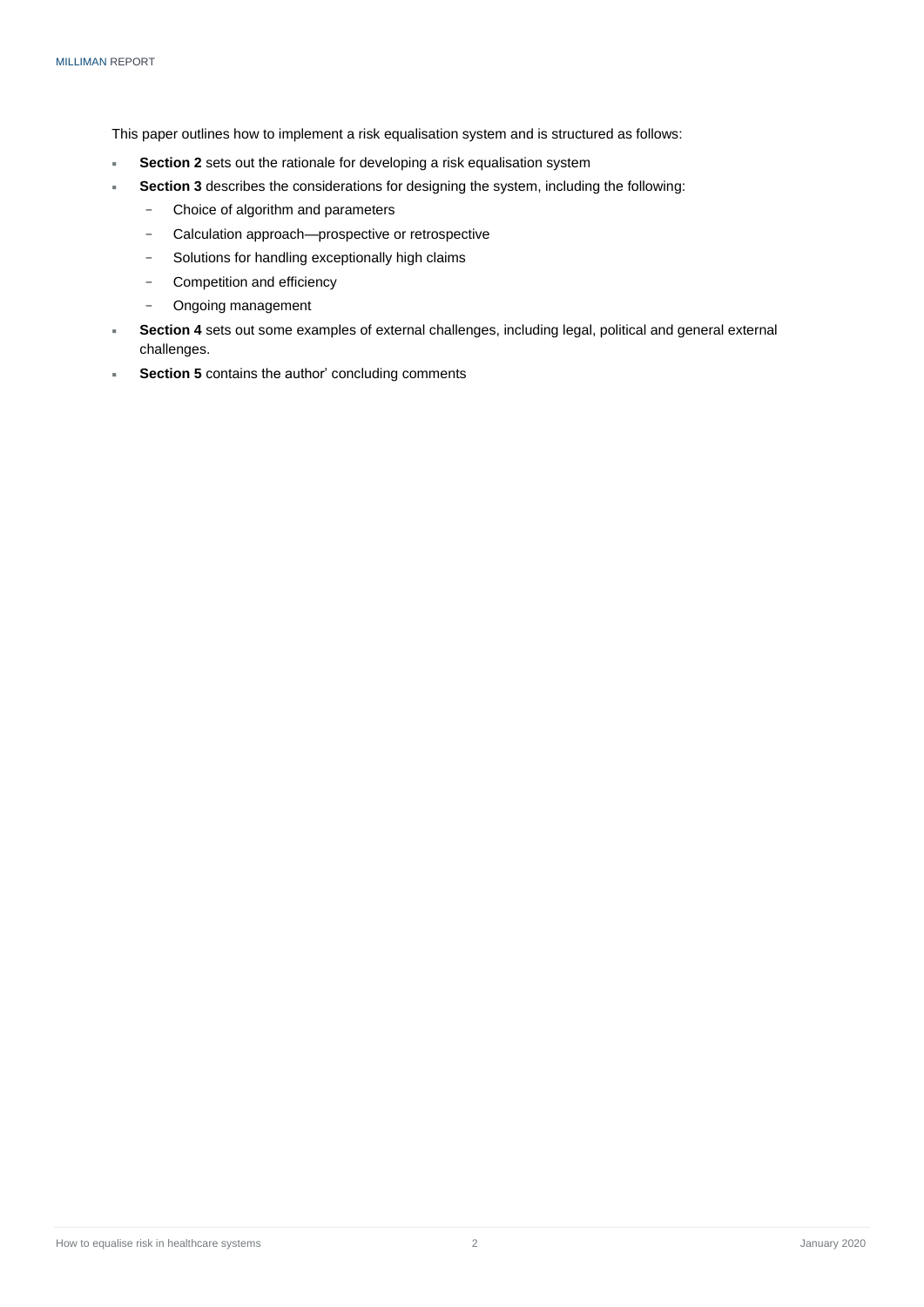# <span id="page-5-0"></span>2. Why develop a risk equalisation system?

Before discussing the key considerations for developing a risk equalisation system, we first address the purpose of risk equalisation, why this mechanism exists in various healthcare systems around the world and how it works.

Risk equalisation can exist in various forms and the way in which different healthcare funders share risk varies according to each system's structure, policies and objectives. For example, in some healthcare systems, risk equalisation involves redistributing funds among insurers, e.g., Ireland and the Netherlands, while in other healthcare systems it involves allocating total resources among funders in an equitable way, e.g., the National Health Service (NHS) in the United Kingdom.

Many health insurance markets have restrictions on the ability of insurers to charge premiums that reflect the true underlying risk of each insured life. In these markets, insurers charge a community-rated premium reflecting one or more broad risk characteristics in the market, rather than a risk-rated premium that reflects the risk profile of the individual taking out the policy. This is generally a policy decision aimed at promoting solidarity in the market and ensuring that higher-risk individuals have access to health insurance products.

One challenge that can arise in such a market is the incentive for insurers to target low-risk lives and avoid those who are more likely to make large health insurance claims. This can result in product design, pricing and marketing strategies that serve the needs of the healthy at the expense of those in poor health. These problems can be compounded where there are differences in the risk profiles of the insured population of different insurers. Where an insurer has a higher proportion of unhealthy customers, it would need to charge higher premiums on average to reflect this position. By contrast, an insurer with lower-risk customers can charge lower premiums. This results in the less healthy customers paying higher premiums on average, which is contrary to the one of the key aims of community rating.

In addition, in a community-rated market, the insurer with low-risk customers can gain a competitive advantage on the other insurers by charging premiums that are marginally lower, but perhaps not as low as the premiums that could be justified based on the risk profile. This could allow an insurer with a low risk membership to generate higher than average underwriting surplus, offer richer benefits to customers, or pay healthcare providers more, while an insurer with a high risk membership could struggle to maintain profit levels, offer robust benefits to customers, or fairly compensate healthcare providers. Without some mechanism to equalise the risk profiles of the two insurers, this approach leads to significant challenges, not just for the high risk insurer, but also for the stability of the market as a whole.

Similarly, hospitals and other healthcare providers may be paid based on the activities they carry out or based on the number of patients treated. If one hospital tends to treat higher-risk patients or those more likely to experience complications, relative to another hospital, then the remuneration received may not adequately reflect the complexity of the activity carried out. A risk equalisation system can help ensure the allocation of resources among healthcare providers more fairly reflects the complexity of the populations covered.

Risk equalisation can also incentivise efficiency. As insurers are less likely to compete on risk selection, they should be encouraged to ensure that delivery of healthcare occurs as efficiently as possible. This could result in lower care costs and lower premiums or better patient outcomes. If the risk equalisation system is effective, and insurers are competing on efficiency rather than risk selection, lives with higher than average healthcare costs should in theory be more appealing to insurers, as there is greater capacity to improve efficiency for lives with higher claims than lives with little or no claims. Moreover, insurers or healthcare providers with an aptitude for serving specific populations or medical needs can focus on what they are good at even if their target population is higher risk. In this type of environment, efficient health insurers or healthcare providers are more likely to hold a better market position than their inefficient counterparts, irrespective of the make-up of their insured population.

Figure 2 illustrates how a risk equalisation system for a health insurance market could work in practice where insurers with higher than average risk profiles are compensated through net transfers from insurers with lower than average risk profiles. Ultimately, risk profile differences among insurers should be neutralised and premium variation among insurers should arise from factors other than differences in risk profile. In practice, it may not be possible to neutralise all risk-profile differences and there will be many practical and political challenges to overcome. These challenges and considerations are discussed in the sections that follow.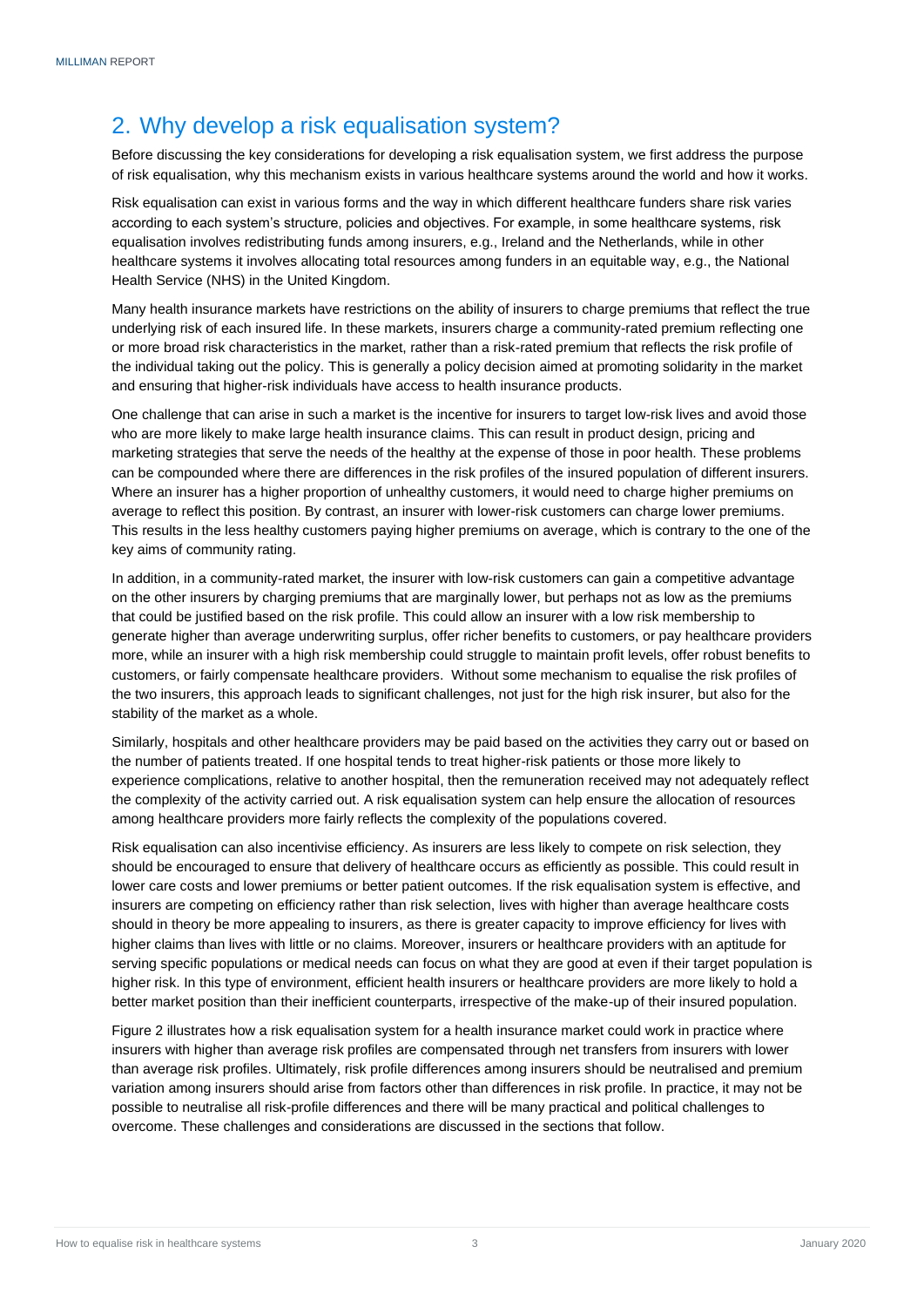

#### **FIGURE 2: RISK EQUALISATION FUND TRANSFERS FOR PRIVATE HEALTH INSURERS**

In Figure 3, we introduce the risk equalisation systems that will be discussed in this paper and provide some context around why risk equalisation exists in these markets and how it operates.

| <b>FIGURE 3: RISK EQUALISATION AROUND THE GLOBE</b> |  |
|-----------------------------------------------------|--|
|                                                     |  |

| Irish private health<br>insurance market | In Ireland risk equalisation is used to support a community-rated,<br>voluntary private health insurance market. Each insurer is charged a<br>stamp duty in respect of each insured life. The stamp duties are paid into<br>a central fund. Risk equalisation transfers are made from the fund, via<br>the tax system, in respect of insured lives based on age, gender, product<br>type and utilisation of some healthcare services.                                                                                                                                                                                                                                                                                                                |
|------------------------------------------|------------------------------------------------------------------------------------------------------------------------------------------------------------------------------------------------------------------------------------------------------------------------------------------------------------------------------------------------------------------------------------------------------------------------------------------------------------------------------------------------------------------------------------------------------------------------------------------------------------------------------------------------------------------------------------------------------------------------------------------------------|
| <b>The Netherlands</b>                   | In the Netherlands, citizens are obliged to purchase basic health<br>insurance. Insurers are not allowed to risk rate premiums and there is an<br>obligation to accept everyone. Prospective morbidity-based risk<br>equalisation is used to support this community-rated, compulsory health<br>insurance market for basic healthcare. Health insurers are compensated<br>based on age, gender and the prevalence of chronic diseases, based on a<br>broad set of morbidity criteria ranging from diagnosis and pharmaceutical<br>claims up to physiotherapy and usage of medical diagnostic devices. The<br>system also allows for other characteristics that have a correlation with<br>health, such as socioeconomic status and source of income. |
| <b>English NHS</b>                       | In the English NHS, risk equalisation is used to share out the total<br>available funding between local purchasing bodies-Clinical<br>Commissioning Groups (CCGs)-rather than having a transfer of funds<br>between CCGs. Resources are allocated according to a funding<br>allocation formula that accounts for expected differences in healthcare<br>resource utilisation among CCGs, based on parameters such as<br>population size, age/sex mix, supply-side variables, unmet need/health<br>inequalities and market forces (adjustments for how the cost of providing<br>services differs by area, e.g., land and staff costs).                                                                                                                 |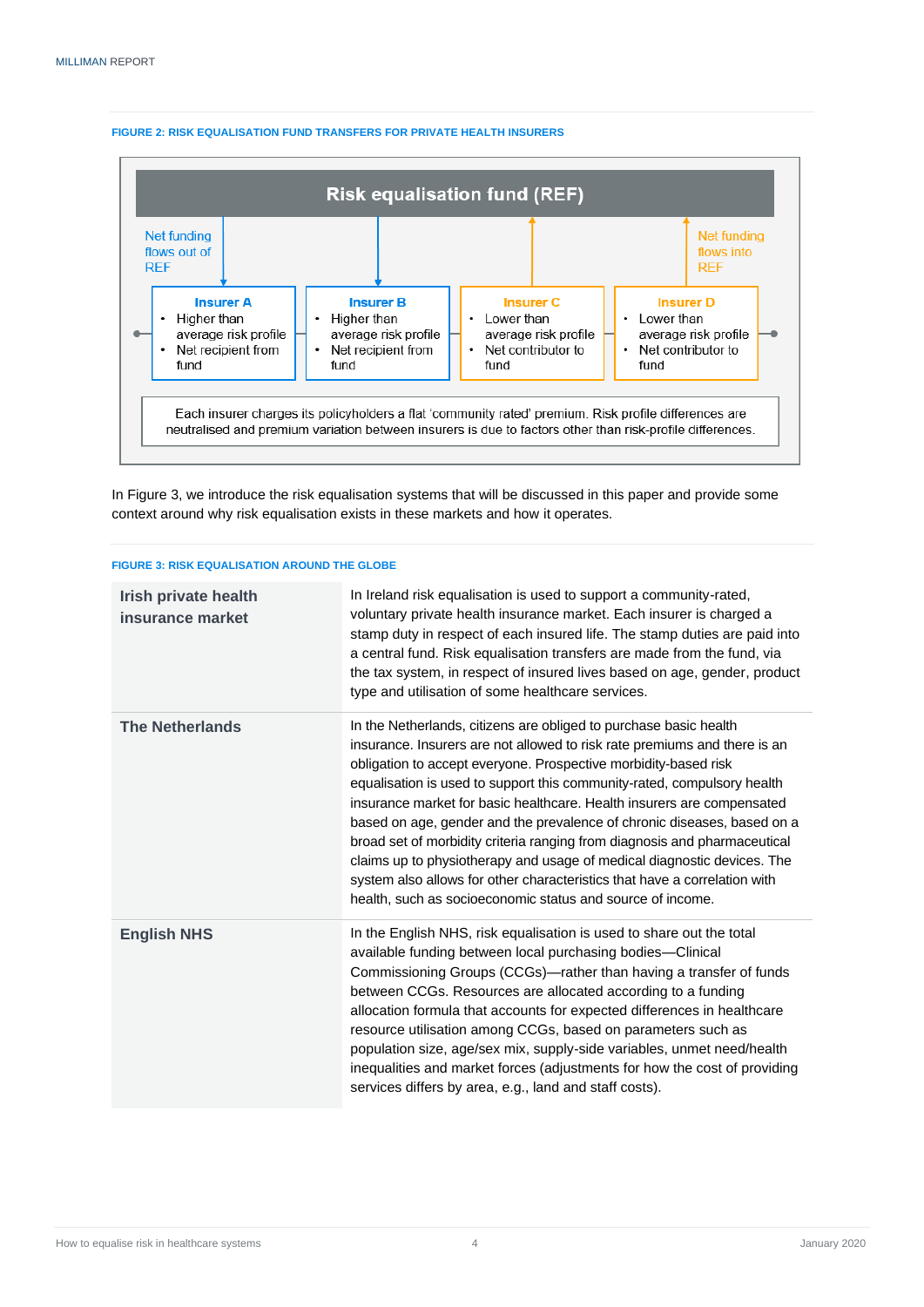| <b>The United States of</b><br>America | In the US, risk equalisation is more commonly referred to as risk<br>adjustment and is used in the commercial individual and small employer<br>group markets to transfer funds between insurers based on the riskiness<br>of their members. The transfer formula accounts for health status risk (as<br>measured by pharmacy and diagnosis-based risk scores), geographic<br>variations in cost, and cost and utilisation variations associated with<br>different benefit designs. Risk equalisation between healthcare providers<br>is used in direct government payments under Medicare and Veterans<br>Healthcare Administration. Risk equalisation is also used in government-<br>funded programs with insurance company intermediaries like Medicare<br>Advantage and Medicaid managed care to pay private insurers on a risk-<br>adjusted basis. |
|----------------------------------------|--------------------------------------------------------------------------------------------------------------------------------------------------------------------------------------------------------------------------------------------------------------------------------------------------------------------------------------------------------------------------------------------------------------------------------------------------------------------------------------------------------------------------------------------------------------------------------------------------------------------------------------------------------------------------------------------------------------------------------------------------------------------------------------------------------------------------------------------------------|
| <b>Australia</b>                       | The Australian risk equalisation scheme was introduced in 2007 and has<br>been administered by the Australian Prudential Regulation Authority since<br>2015. It includes an Age-Based Pool that shares higher than average<br>claims costs of older individuals and a High Cost Claimants Pool (HCCP)<br>for the most expensive claimants. The Age Based Pool is the main<br>component of the risk equalisation scheme while the HCCP is a secondary<br>component, accounting for a much lower percentage of claims.                                                                                                                                                                                                                                                                                                                                   |
| <b>Czech Republic</b>                  | In the Czech Republic, the risk equalisation scheme redistributes<br>premiums between sickness funds based on age, gender and<br>pharmaceutical groupings (PCG). In addition, ex post partial<br>compensation is allowed for the most expensive lives. The redistribution<br>is centralised by the General Health Insurance Fund-Všeobecná<br>Zdravotní Pojištovna (VZP)-through a special account.                                                                                                                                                                                                                                                                                                                                                                                                                                                    |
| <b>Germany</b>                         | The German health insurance system includes both statutory health<br>insurance and private health insurance. In January 2009, a prospective<br>morbidity-based risk equalisation system was implemented for budget<br>allocation across all statutory sickness funds. The model is regression-<br>based, and uses age, gender and 106 hierarchical morbidity conditions<br>(called 'hierarchical condition categories,' or HCCs) derived from all sites of<br>healthcare service. Pharmacy claims are used to validate certain medical<br>diagnoses. In many aspects, the model is similar to what is being used in<br>the US in commercial markets (such as the Department of Health and<br>Human Services Hierarchical Condition Categories, or HHS-HCC) and in<br>Medicare.                                                                         |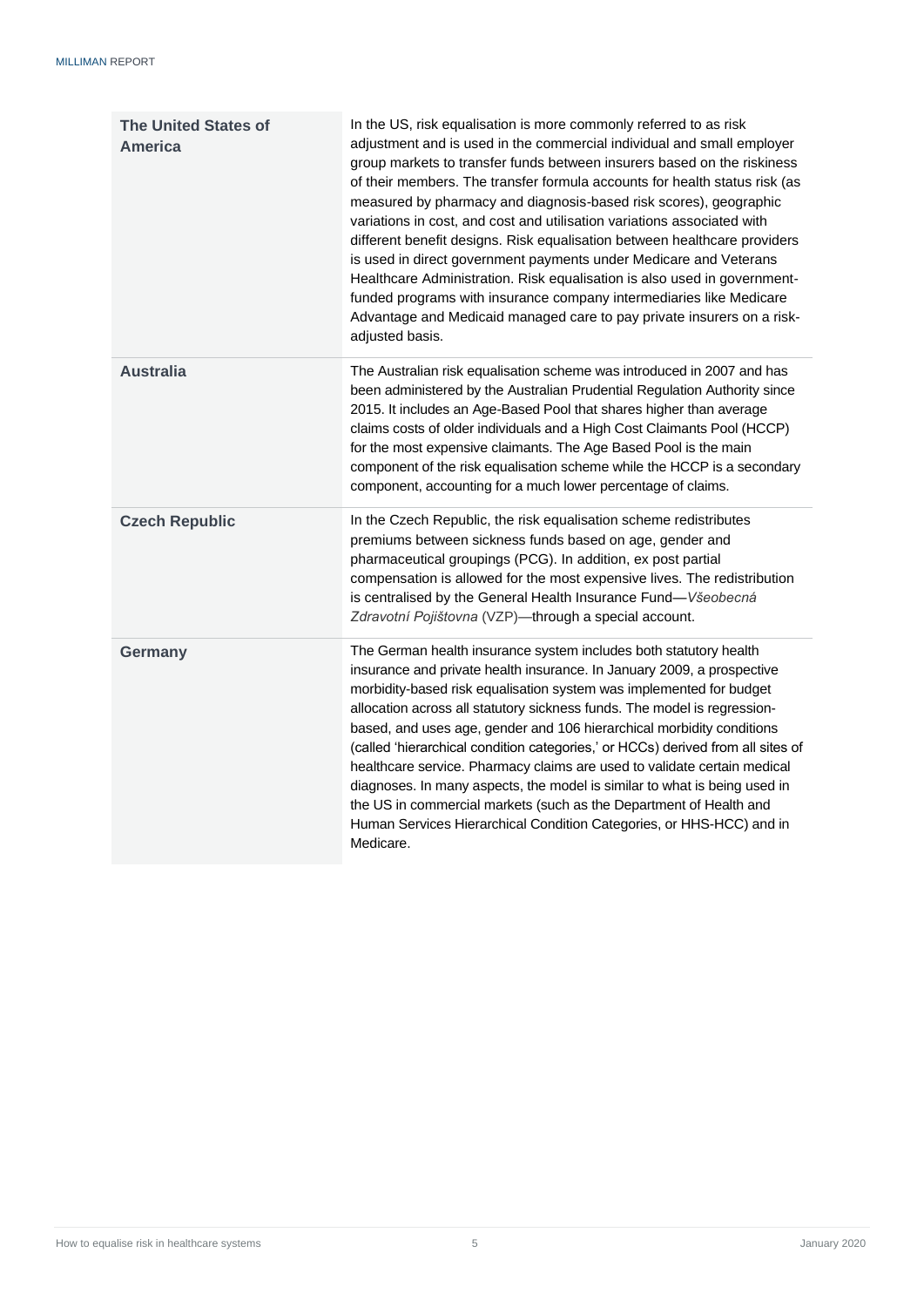# <span id="page-8-0"></span>3. Designing the system

A key aim of risk equalisation is to spread risk across all insurers or healthcare providers, such that higher-risk customers continue to have access to affordable healthcare. However, it may not be possible or straightforward to define or put a value on 'risk.' Therefore different healthcare systems use different proxies or parameters to estimate the 'riskiness' of insured lives. Riskiness depends on the health status of the insured lives, with healthy individuals being classified as low-risk and individuals in poor health being classified as high-risk, but again this is not something that is necessarily easy to quantify or predict. In reality risk level is not a binary choice between low and high. A person's risk level generally relates to factors that affect the likelihood of future claims or healthcare resource use. Risk equalisation systems can try to quantify this by using past medical history including diagnostic reports, hospital utilisation or pharmaceutical records, but this information may not be freely available or recorded in a consistent manner, and may not be fully predictive of future risk.

In designing a risk equalisation system, there are a number of considerations, including:

- The choice of algorithm or model
- The choice of parameters
- The calculation approach—prospective or retrospective
- The impact on market competition, stability and efficiency
- Special considerations for exceptionally high claims
- The impact on competition and efficiency

Many of the considerations above will be influenced by the availability of accurate and relevant data. In this section of the report we look at each of these considerations in more detail.

# <span id="page-8-1"></span>**CHOICE OF ALGORITHM AND PARAMETERS**

The choice of parameters, or risk adjustors, is a key consideration for a risk equalisation system. Simple risk equalisation systems may use demographic parameters such as age and/or gender as a proxy for health status, perhaps with an additional payment for hospital utilisation, such as the risk equalisation scheme in Ireland, or a High Cost Claimants Pool (HCCP), such as the system in Australia). However, claims costs for two 50-year-old males may vary significantly and therefore other parameters should also be considered. More complex systems use parameters that can more accurately predict claims costs, such as medical or pharmaceutical history, and may even include geographical and socioeconomic parameters to estimate the riskiness of the insured lives.

The number of parameters will affect the complexity of the system. With potentially large amounts of money exchanging hands, it is generally preferable to have a relatively transparent system, which may limit the choice of parameters. Although simplicity is important from a transparency point of view, there is also a balance to be struck between having an overly simplistic system and an accurate one. If the system is not accurate it may not be effective in preventing risk selection and fairly compensating differences in risk. Precision at an individual customer level is not as important as precision at the expected population level when balancing the cost of increased complexity.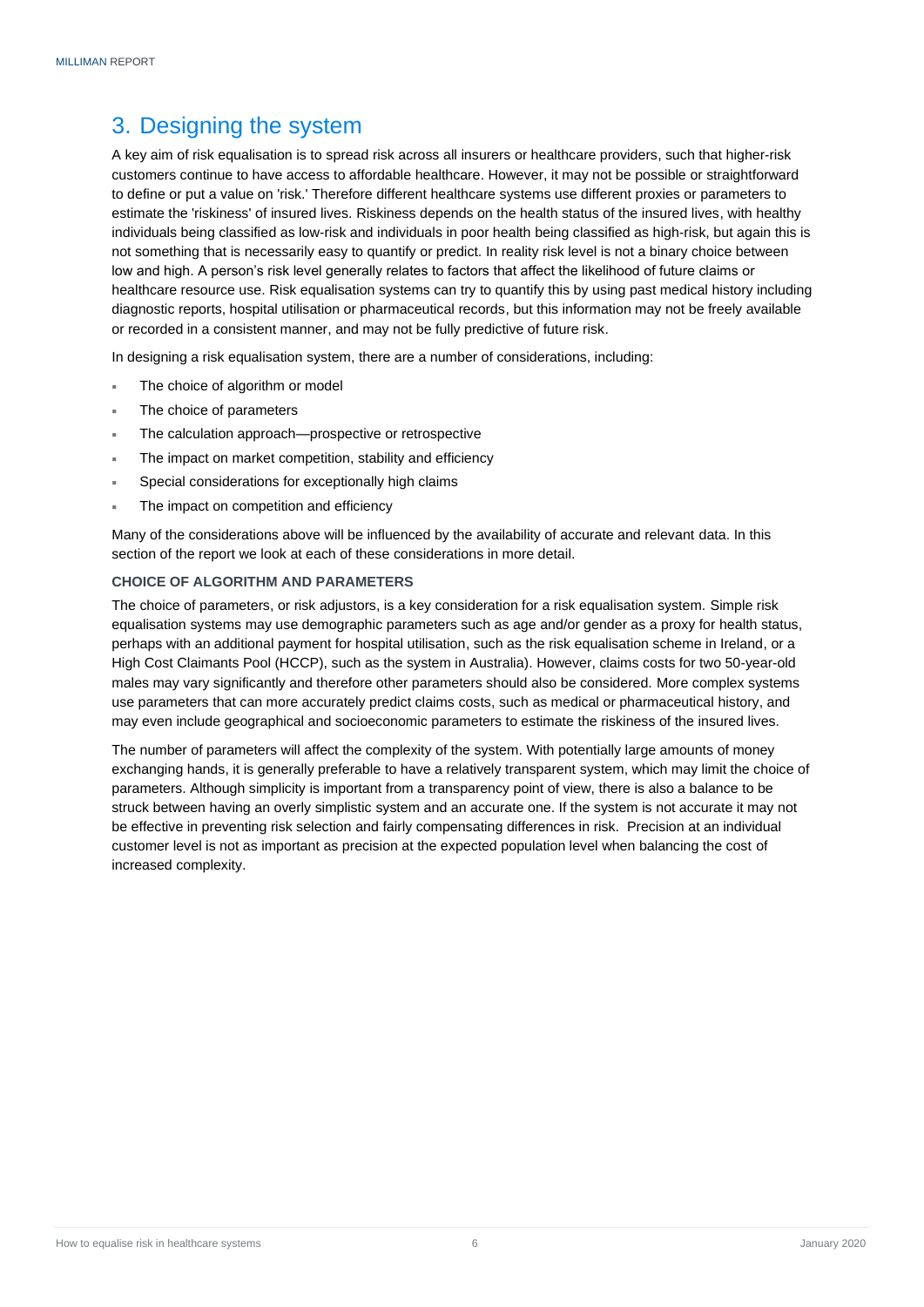The infographic in Figure 4 outlines some of the parameters used in risk equalisation systems around the world.



**FIGURE 4: PARAMETERS USED IN RISK EQUALISATION SCHEMES AROUND THE WORLD**

1 This is used to a limited extent in commercial (IND/SG), in some Medicaid states, and in managed Medicare.

2 Socioeconomic status x age (SES), source of income x age (AVI) and household composition x age (numbers of persons per address, or PPA).

3 Primary and secondary diagnostic groups (DKGs).

4 Proposed factors of shadow scheme.

5 For validating certain medical diagnoses.

The key challenge in design is identifying the extent to which differences in claims costs are actually caused by differences in risk profile. For example, insurers may have different claims payment approaches or different levels of healthcare management, which may result in higher or lower claims on average for the same risk profile. The richness of benefits can also impact claims costs for individuals with the same risk profile. The risk equalisation system should aim to only equalise differences in claims costs due to differences in risk profile.

The system should isolate differences relating to risk profile from other factors by identifying parameters that can influence risk profile and then equalising claims costs based on those parameters. This can include age, sex or measures of health (e.g., diagnosis with certain medical conditions, pharmaceutical data). Other factors can also be included like geographic location or income level in addition to socioeconomic parameters.

In terms of predictive accuracy, diagnosis-based risk models generally have slightly higher predictive accuracy than pharmacy-based models, as pharmacy-based models can be sensitive to treatment and prescription patterns, where diagnosis-based data is not. <sup>1</sup> The impact of comorbidities may also be considered although it will increase the complexity of the calculation. Despite the increased predictive accuracy, treatment bias may be an issue with diagnosis-based data such as is the hospital diagnostic-related groups (DRGs). For example, DRGs

will only pick up patients who have been treated in a hospital setting, so chronic patients who are treated in hospital will be classified with a certain diagnosis but similar patients being treated by a general practitioner or in a primary care facility may not. Therefore diagnosis-based risk factors, and pharmaceutical-based factors, are sensitive to treatment and prescription patterns.

<sup>1</sup> Society of Actuaries (October 2016). Accuracy of Claims-Based Risk Scoring Models, Tables 4.2.1 and 4.2.2. Retrieved 5 December 2019 from [https://www.soa.org/globalassets/assets/Files/Research/research-2016-accuracy-claims-based-risk-scoring-models.pdf.](https://www.soa.org/globalassets/assets/Files/Research/research-2016-accuracy-claims-based-risk-scoring-models.pdf)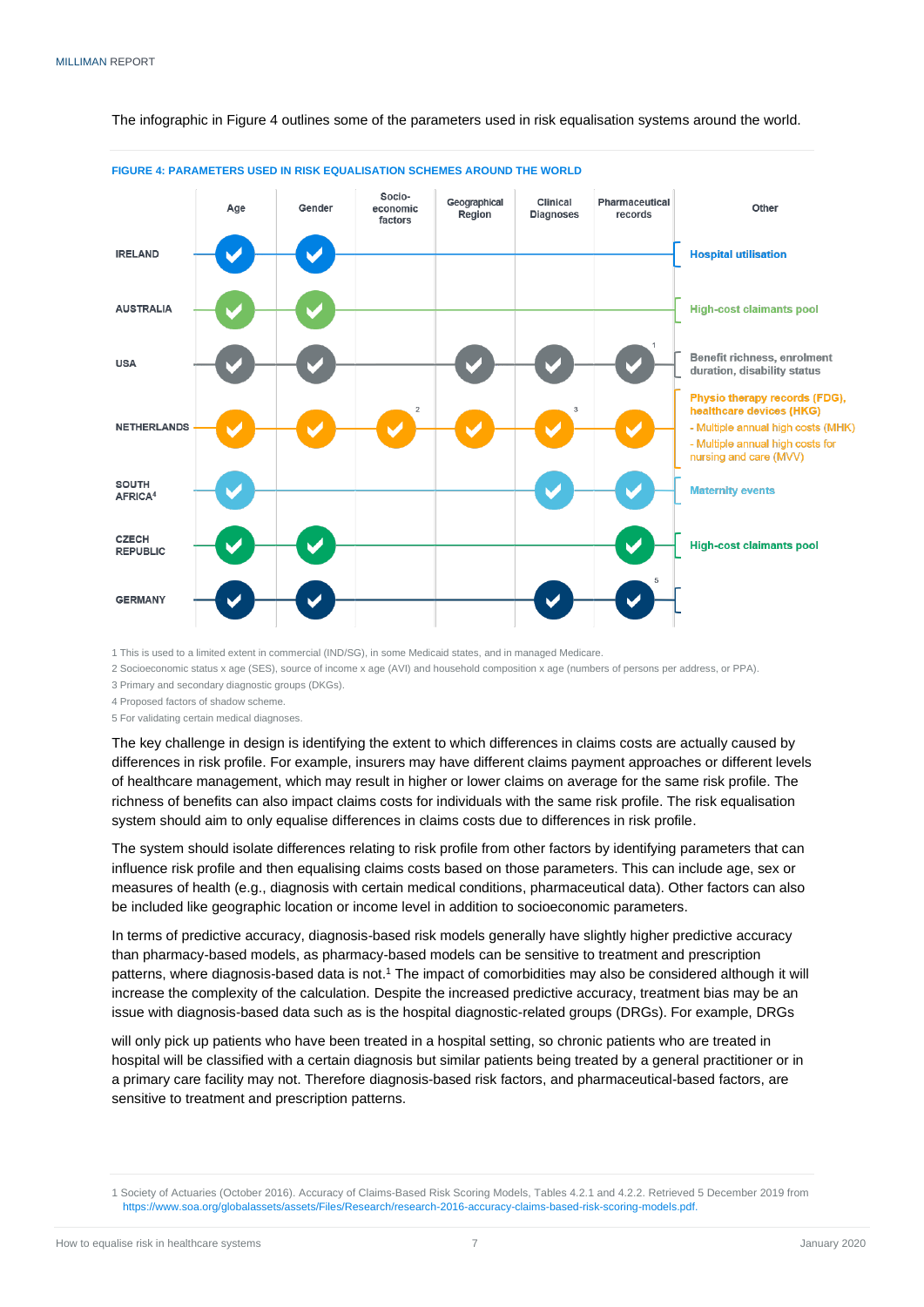Different algorithms can be used such as a simple algorithm to linear regression models like ordinary least squares (OLS) or more advanced generalised linear models (GLMs). Machine learning techniques can also be used to predict the value of healthcare costs based on a series of parameters, but lack of transparency may be an issue with a model that is based solely on machine learning techniques. All other things being equal, the algorithm underlying the risk equalisation system should in effect estimate the premium that would have been used if insurers were able to risk-rate (and had access to all the relevant data), and to recognise the difference between that and the actual premium charged. However, insurers all operate differently, and as a result differences in efficiency, claims payment procedures and benefit richness should also be allowed for where possible. The more parameters that are taken into account in the algorithm, the higher the potential for a sophisticated and effective system, but with a corresponding increase in complexity at the expense of transparency and ease of understanding of the system.

In the US in particular, some issues arose when the Patient Protection and Affordable Care Act (ACA) was introduced that were due to the lack of predictability in terms of the transfer payments. This is partially because of the use of a concurrent rather than retrospective calculation approach (which is discussed later in this paper). The impact of the lack of predictability is outlined in Illustrative Example 1.

#### **ILLUSTRATIVE EXAMPLE 1: LACK OF PREDICTABILITY**

In the US, under the ACA's individual and small employer group risk adjustment program, payments are made according to a formula that depends on a number of different parameters. This includes average risk scores, premiums, benefit richness, area and other demographic characteristics of each insurer relative to other insurers in the same market. The ACA uses a modified community rating, where premiums are allowed to vary based on a member's age, geographic area and tobacco usage, in addition to plan design, but are not allowed to vary by gender, health status or other factors. The formula underlying the risk transfers must factor in that some characteristics are already accounted for through premiums, and therefore exclude their impact from the transfer payments. Due to the formula's reliance on the demographic characteristics of other insurers and the complexity of the formula in general, transfers can be difficult to understand, let alone estimate or predict. This is primarily due to the concurrent way in which the transfers are calculated, which is discussed further below.

Transfer payments often account for a material portion of an insurer's premium, either increasing or decreasing revenue significantly, relative to target profit margins. For example, in the 2018 benefit year, the absolute value of transfers was an average of 9% of premium in the individual market and 4% of premium in the small employer market,<sup>2</sup> with many issuers receiving or paying significantly higher transfer amounts. While large transfer payments are a sign that risk equalisation is necessary, the calculation and eventual settlement of transfer payments does not occur until at least six months after the end of each benefit year, thereby complicating premium setting and financial reporting. Furthermore, ACA risk equalisation remains a controversial program in the US, which has resulted in frequent policy changes and seen a number of lawsuits that challenge the implementation and fairness of the program, with mixed outcomes, all of which contributes to the uncertainty of future transfer payments.

The choice of parameters and algorithm will also depend on the level of data available. Data availability may be limited for a number of reasons, for example the specific data required may not be collected, it may not be collected in a consistent or transparent manner or there may be legal restrictions on using it e.g., privacy of medical records. The complexity of national healthcare systems means that it can take a long time to improve the level and quality of data recorded, and in some cases legislative changes are required to allow or compel stakeholders to record data in the required format.

2 Richard C Van Kleef, Rene´ CJA Van Vliet and Wynand PMM Van de Ven. Risk equalisation in the Netherlands: An empirical evaluation.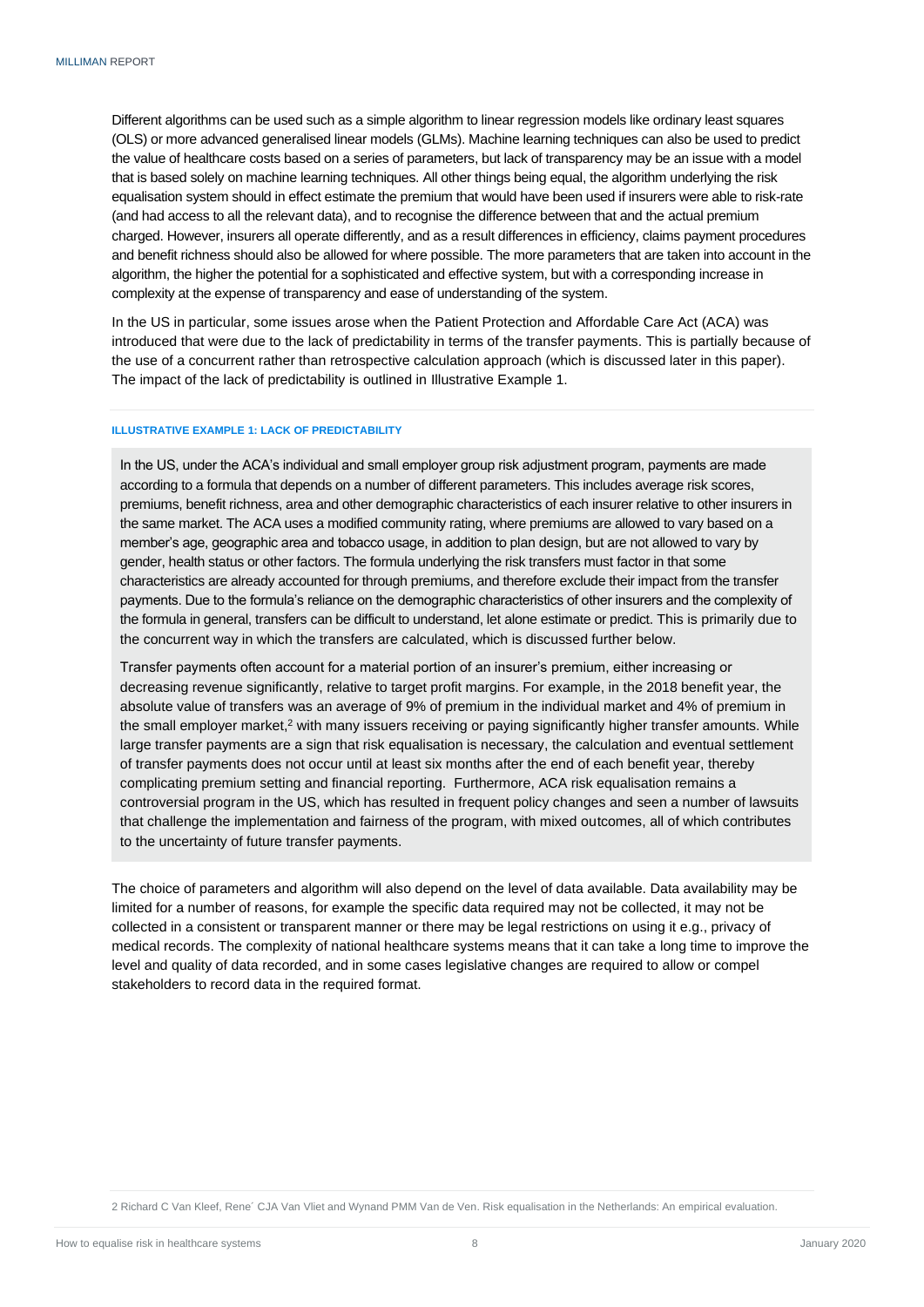Data gaps can significantly impair the ability to create good risk equalisation systems, compromising the capacity of the system to facilitate competition and efficiency and prevent risk selection. However, it is possible to create risk equalisation systems when data is limited. Illustrative Example 2 considers the risk equalisation system in Ireland, where lack of data is a challenge.

# **ILLUSTRATIVE EXAMPLE 2: LACK OF DATA**

In Ireland, the risk equalisation scheme was originally developed using age and gender as a proxy for health. A risk equalisation payment was made to insurers based on age and gender, the 'age related credit' (ARC), for older insured lives. One disadvantage of this approach is that the ARC overcompensates for older healthier lives and undercompensates for older sicker lives. In addition, no risk equalisation payments were made in respect of high-risk younger lives.

Lack of data is an issue in Ireland in respect of claims recording. While public hospitals in Ireland record DRGs claims data that allows for consistent analysis of inpatient and day-case claims arising in a public hospital setting, similar data is not recorded on a consistent basis across all private hospitals (nor is it currently recorded in public hospitals in respect of outpatient treatment). It is estimated that there is a significant cost involved for private hospitals to provide relevant and consistent DRG data that is reliable enough to use within the risk equalisation system, and even if the Irish government introduced legislative changes requiring private hospitals to record this data it may take some time to introduce fully.

In order to improve the 'health status' element of the Irish risk equalisation scheme without specific claims data, a Hospital Utilisation Credit (HUC) was introduced in 2013. The HUC is a payment made to insurers based on hospital utilisation of insured lives. The only data required to implement this change to the risk equalisation scheme was the number of inpatient nights spent in hospital and the number of day-case procedures in a hospital setting split by age and gender. This information was readily available in the claims data provided to insurers.

The HUC has the benefit of redistributing some of the risk equalisation credits from older healthier lives to younger less healthy lives, where healthiness is determined based on hospital utilisation. It has achieved its aim of improving the health status element of the risk equalisation scheme to some extent, but there are limitations to its use. Firstly, the utilisation credit is a flat payment based on whether the patient is seen in an inpatient or day-case setting and therefore does not reflect the varying costs of treatments. Secondly, the possibility of perverse incentives mean that the HUC is kept low to avoid encouraging overutilisation and as a result the scheme does not fully compensate for differences in health status. However, based on estimated figures for 2018, the HUC had redistributed about 30% of the total risk equalisation fund to lives with instances of hospital utilisation, instead of making payments purely based on age and gender.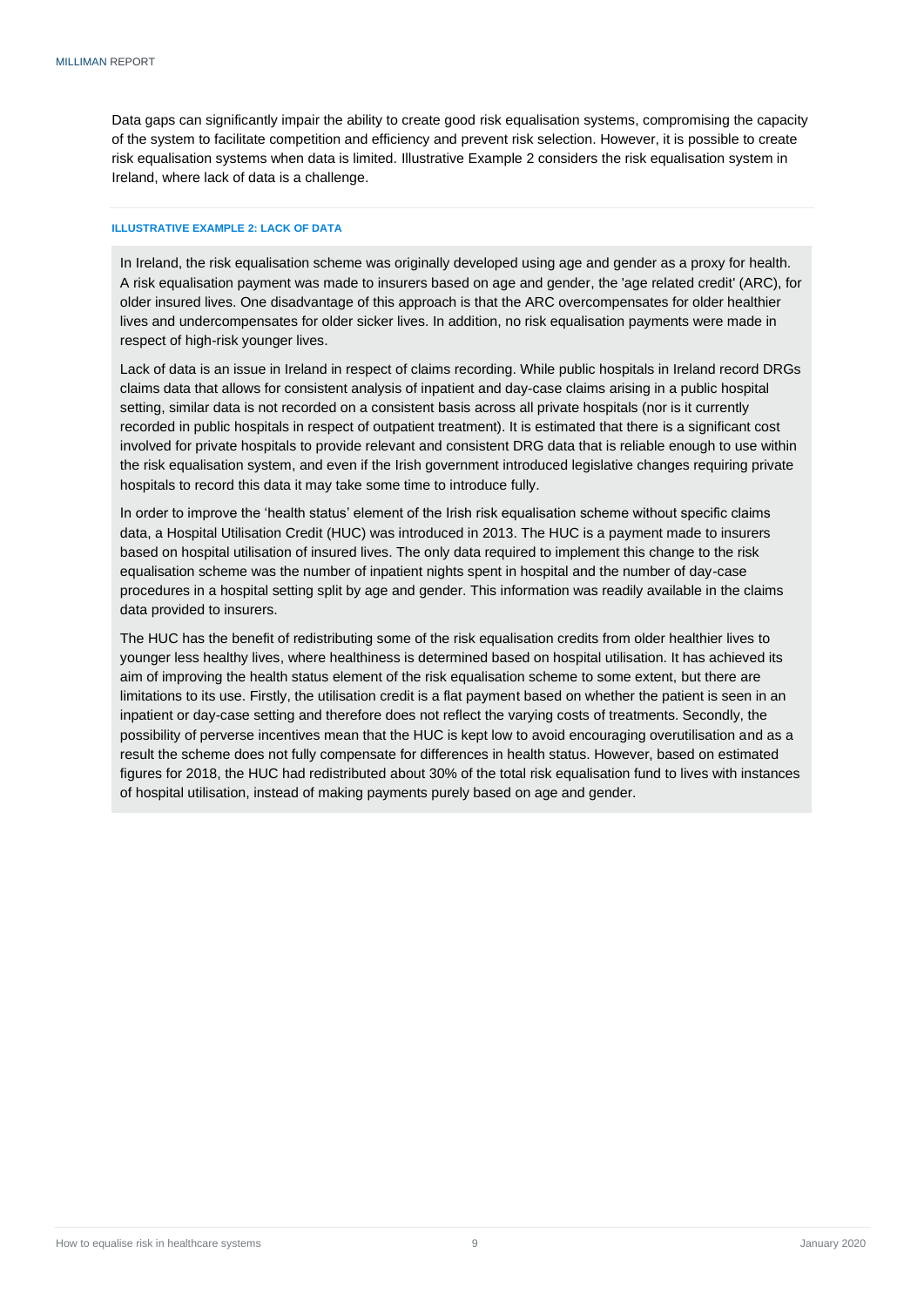Where lack of data is not an issue, it is possible to see large improvements in the predictive accuracy of risk equalisation systems through the introduction of additional parameters. The Dutch risk equalisation system is a prime example of how the inclusion of new parameters has improved the accuracy and effectiveness of the system over time. We have looked at this in more detail in Illustrative Example 3.

## **ILLUSTRATIVE EXAMPLE 3: REDUCING RISK SELECTION THROUGH CONTINUOUS IMPROVEMENTS TO THE MODEL**

In the Netherlands, risk equalisation was initially introduced through a simple system using demographic factors (age and gender) in 1993. The introduction of the Health Insurance Act (Zvw) in 2006 was a turning point for risk equalisation in the Netherlands. The Zvw further implemented government policy to compensate health insurers for insuring high-risk individuals but it also focused on preventing risk selection of unhealthy lives and stimulating efficiency in the health insurance market. Health insurers were instructed to specifically limit costs and improve the quality of care. The role of the health insurance company changed substantially, with the focus shifting from selecting and pricing the risks of insured lives to selecting and pricing healthcare providers, with insurers implementing targeted control of healthcare costs.

Since the introduction of the Zvw, the risk equalisation system has been developed to become the sophisticated model that is in place today, which allows for health status through DRGs and Pharmaceuticalbased Cost Groups (PCGs) and other parameters such as geographical region and socioeconomic status. The most recent update to the parameters was in 2018 when the risk equalisation system was developed further to allow for multiple prior years' low costs (MLC). The current system consists of three different models, one for somatic care (e.g., primary care, hospital care and pharmaceuticals), one for mental health care and one for out-of-pocket payments due to mandatory deductibles. The different models and large number of parameters result in a high number of categories of insured lives, which leads to a complex risk equalisation system. However, there is empirical evidence that developing the system to include the additional parameters has increased the predictive accuracy of the system.<sup>3</sup>

Since 2018, the focus has shifted from improving the accuracy of the model to maintaining the model. However, there is current debate regarding whether continuous improvement is required to minimise the predictability of profits and losses for specific subgroups of the insured population to avoid insurers riskselecting. While the predictive accuracy of the system has been improved through developing the scheme to include additional parameters, not all the parameters are based on information that is available to the insurers (e.g., some of the socioeconomic parameters). This means that insurers are not able to predict the risk equalisation transfers associated with each specific subgroup.

However, over time, if the system is not continuously developed, insurers may be able to predict the profit and losses for specific subgroups based on past information. This could result in increased risk selection, which is against the ethos of the risk equalisation system in the Netherlands. Recent debate in the Dutch market has pointed to machine learning as a possible mechanism for improving the current model to reduce the predictability of profit making or loss making subgroups by insurers. Up until recently machine learning would not have been considered as a realistic solution for the risk equalisation system in the Netherlands due to a lack of transparency.

To limit the risk of negative risk selection, the Dutch Healthcare Authority, the Nederlandse Zorgautoritet, recently made a strong call to continue to improve the risk equalisation system and to search for new methods—such as machine learning techniques—in order to minimise predictable profits and losses for specific subgroups and limit risk selection<sup>4</sup>. In this context continuous improvements to the model (by adding more and more parameters and using more advanced, less transparent modelling techniques) seem to be favoured despite the complexity and lack of transparency. In terms of the trade-off between unpredictability and transparency in the Dutch health insurance market at least, transparency seems to be becoming less and less important.

3 Ibid.

<sup>4</sup> Monitor Zorgverzekeringen 2019, published by the Nederlandse Zorgautoritet in September 2019.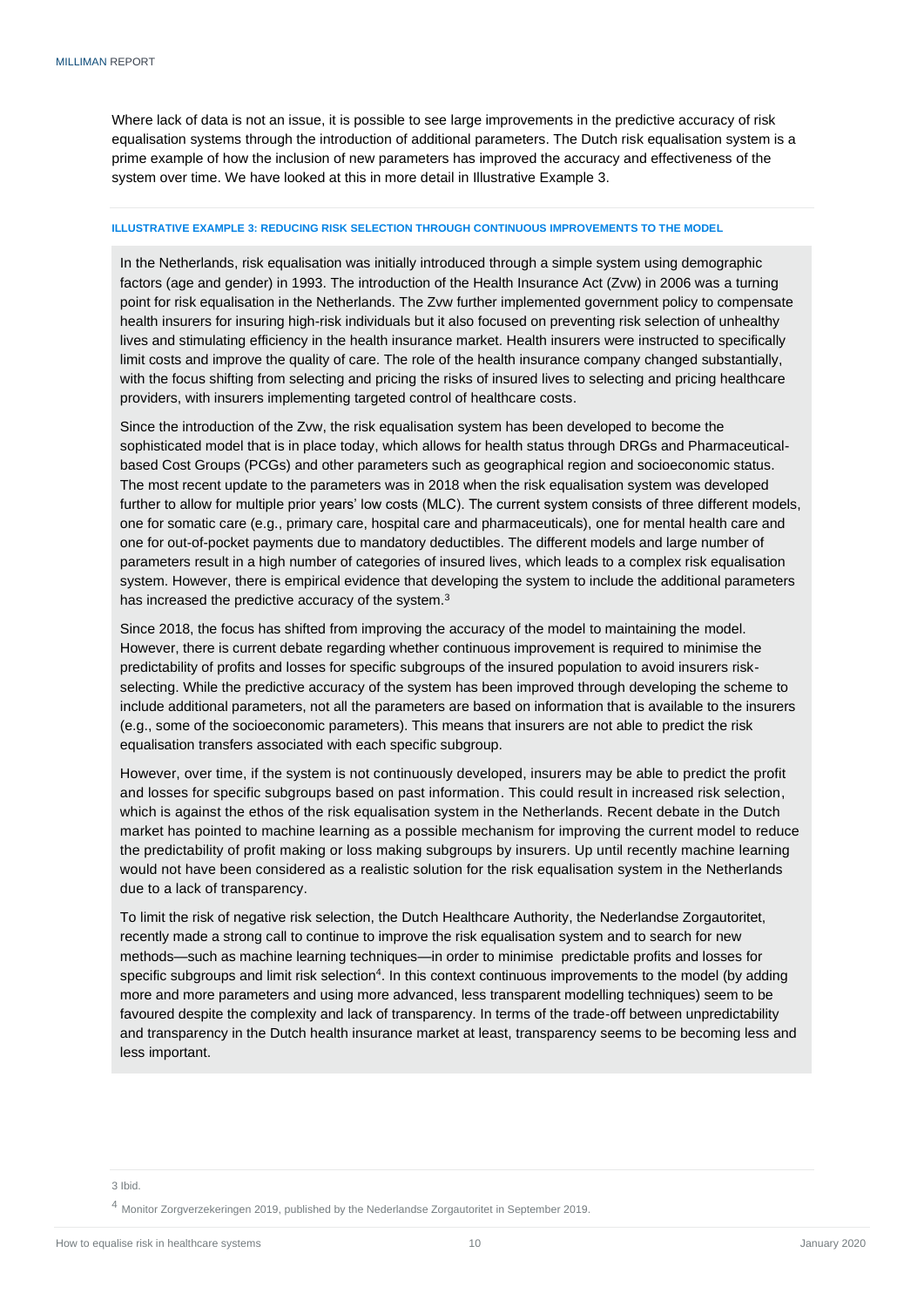When choosing the parameters to include in a risk equalisation system, it is also worth considering what to exclude. For example, claims costs may vary for supply-side reasons unrelated to health status, such as access and capacity, supplier-induced demand or practice pattern variation. Many different factors influence healthcare consumption and, therefore, it can be difficult to isolate instances of supplier-induced demand to exclude it from a risk equalisation system. As the main aim of risk equalisation is to equalise differences in claims costs due to health status, therefore differences due to other factors need to be considered, where possible, when defining the data, parameters or algorithm underlying the risk equalisation system.

Benefit richness can also result in higher claims costs. In some health insurance markets, particularly mandatory insurance markets, there is a standardised benefit package and the risk equalisation system reflects the standard basket of benefits. However, in many private health insurance markets, the level of benefit is variable. Individuals have an opportunity to choose richer or poorer benefit packages with differences in the types of services covered, the hospitals or providers covered, the level of accommodation, the level of copayment required etc. For a risk equalisation system this can raise challenges. The system may aim to equalise differences in risk due to the health status of the insured lives, but would typically not wish to equalise differences caused by richness of benefits. It may be unfair to a low-risk person to cross-subsidise the extra claims costs of a higher-risk person if the higher-risk person has a much richer benefit package driving part of the claims cost differences. Many systems use past claims information to calibrate the payment levels and separating the components of past payments can be a challenge.

As well as the level of benefit that insured lives choose, the insurers may also have differences in claims payment procedures or even simply efficiency, which can affect payment levels. It would be counterproductive to have an insurer that operates efficiently, minimising claims payments, for example, if the benefit of this efficiency was effectively shared with other insurers through a risk equalisation payment.

In the Netherlands, for example, the risk equalisation system is based on a standard basket of benefits that underpin the Dutch universal health insurance system. In this way it is easy to ensure that there are no crosssubsidies for benefit richness. In Ireland, the level of benefit varies across a broad range of health insurance products, making it more challenging to ensure that differences in claims amounts due to benefit richness are excluded from the risk equalisation scheme. This is considered further in Illustrative Example 4.

#### **ILLUSTRATIVE EXAMPLE 4: BENEFIT RICHNESS**

In Ireland, consumers can choose between a broad range of health insurance products with varying levels of services covered, hospitals or providers covered, accommodation and copayment required. When setting the risk equalisation credits, health insurance products are categorised based on their levels of cover. The products are categorised as 'advanced' and 'non-advanced' products by the health insurance regulator (the Health Insurance Authority). The 'advanced' products represent about 90% of the market, however these plans include a wide range of benefits. Plans are categorised based on characteristics set out in legislation, with non-advanced plans providing limited payments where inpatient care is provided in a private hospital.

For a number of reasons, the non-advanced population tends to be younger on average than the advanced plan population and they are also generally less risky on average. The parameters for the scheme vary between advanced and non-advanced plans. In setting the non-advanced parameters, the whole population (advanced and non-advanced) is considered, but only non-advanced benefit levels are considered. In this way, the lower-risk (on average) non-advanced lives cross-subsidise the higher-risk advanced plan lives, but only up to a non-advanced benefit level.

<span id="page-13-0"></span>When setting the parameters for advanced plans under the scheme, benefits in excess of a standard level are excluded. The standard benefit level broadly reflects the most common inpatient benefit package held by insured lives with advanced plans. In this way the scheme allows for equalisation of risk across the entire population of advanced plan holders but eliminates cross-subsidy of benefits in excess of those most widely held across the population.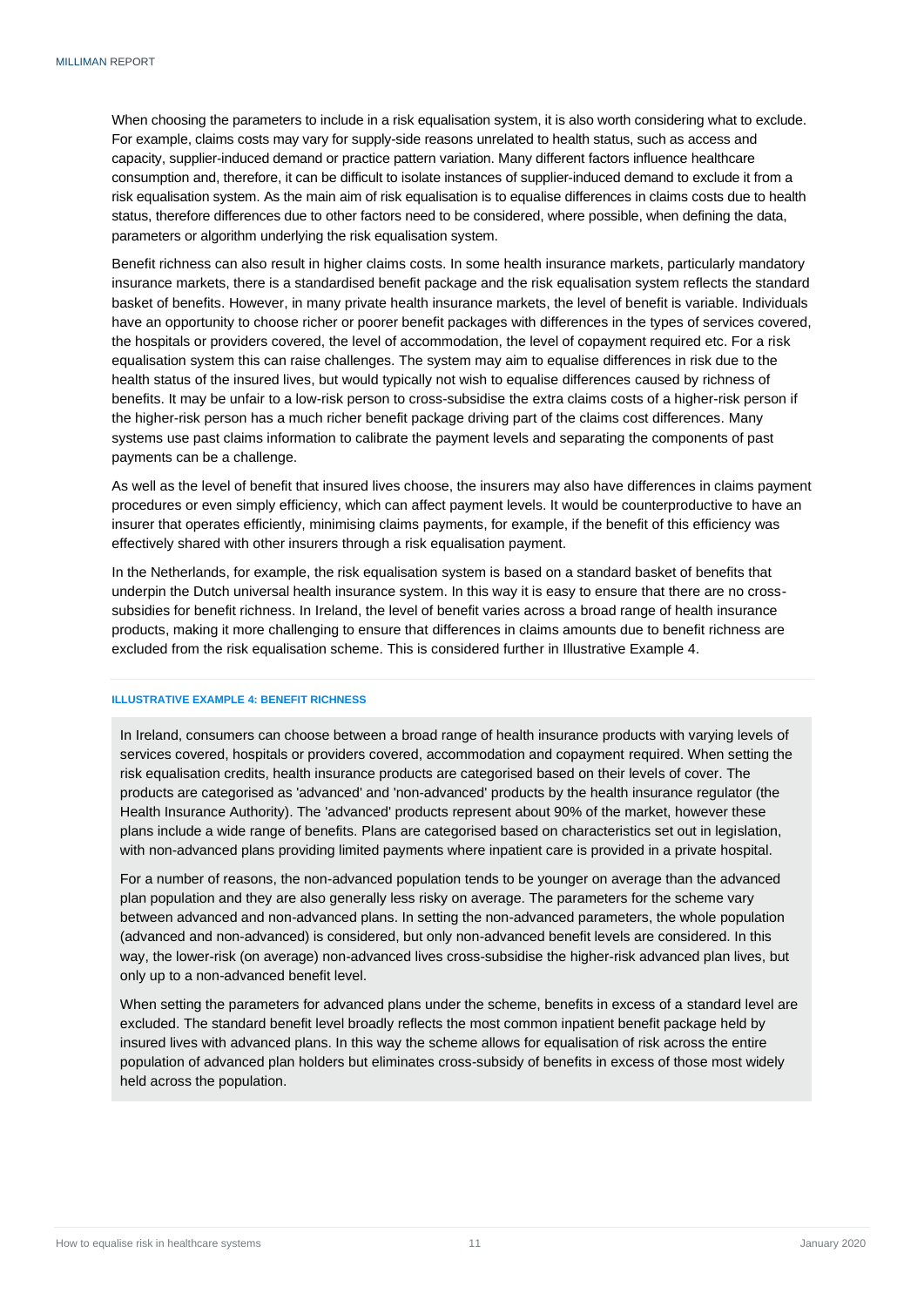# **CALCULATION APPROACH: PROSPECTIVE OR RETROSPECTIVE**

The calculation approach is also an important consideration. Risk equalisation systems can operate on a prospective or retrospective basis.

In a retrospective system, sometimes called a concurrent system, payment transfers occur at the end of a defined period and are calculated according to *actual* risk exposure over the relevant period. In a prospective system, payments are calculated according to *predicted* risk exposure over the period and are generally paid at the beginning of the defined period. Blended or 'hybrid' systems can also exist, which may result in more accurate reflections of the exposure years' experience, and hence more accurate cost predictions. For example, in the Irish risk equalisation scheme, the parameters are set prospectively based on predicted risks, but the payments are made retrospectively, at the end of the period, based on insurers' actual insured populations. In the US Medicare Advantage market, initial payments are made based on the previous years' experience, followed by an interim calculation to reflect the membership mix at the time, and a final settlement to account for the full-year membership exposure.

Figure 5 compares the key advantages and disadvantages of the two methods, ignoring any hybrid solutions.

#### **FIGURE 5: COMPARISON OF PROSPECTIVE AND RETROSPECTIVE RISK EQUALISATION SYSTEMS**

| <b>CONSIDERATION</b>                    | <b>PROSPECTIVE RISK EQUALISATION</b><br>(NO REBALANCING)                                                                                                                                                                                                                                                                                                                                                                                                                                                             | <b>RETROSPECTIVE RISK EQUALISATION</b>                                                                                                                                                                                                                  |
|-----------------------------------------|----------------------------------------------------------------------------------------------------------------------------------------------------------------------------------------------------------------------------------------------------------------------------------------------------------------------------------------------------------------------------------------------------------------------------------------------------------------------------------------------------------------------|---------------------------------------------------------------------------------------------------------------------------------------------------------------------------------------------------------------------------------------------------------|
| Certainty of payments                   | Funders have more predictability in terms of payment<br>amounts at the beginning of the term and are able to plan<br>accordingly.                                                                                                                                                                                                                                                                                                                                                                                    | Less predictability of payments because risk equalisation<br>only occurs at the end of the term. For shorter time periods,<br>this is less of a concern (e.g., monthly vs. annual payments).                                                            |
| Accuracy                                | The accuracy of the risk reflected in the transfer payments<br>depends on the accuracy of the risk predictors used to<br>calculate the payments. In a prospective system with no<br>rebalancing, there is an opportunity for funders to 'win' or<br>'lose' based on the formula used to calculate the<br>payments. For example, if an insurer's actual risk is lower<br>than expected, it will transfer less into the fund or receive<br>more from the fund than it should according to the actual<br>level of risk. | Transfer payments are based on the actual insured lives<br>each funder was exposed to over the relevant period.                                                                                                                                         |
| Complexity and<br>administration burden | Less complex and lower administration burden because<br>no retrospective reconciliation is required. However,<br>setting the parameters of the system may be more<br>complex than the retrospective approach. Obtaining data<br>from a prior period may be difficult if participants were in a<br>different insurance program.                                                                                                                                                                                       | Both systems will have some level of complexity associated<br>with the calculation and administration of the payment<br>transfers but a retrospective system has the added<br>requirement to reconcile and adjust payments at the end of<br>the period. |

In the UK a prospective approach is used to fund the English NHS. This is discussed further in Illustrative Example 5.

#### **ILLUSTRATIVE EXAMPLE 5: USE OF PROSPECTIVE APPROACH IN THE ENGLISH NHS**

CCGs receive an annual funding allocation from NHS England (NHSE) to commission services for their registered populations. The level of funding is known two to three years in advance and target funding amounts are calculated as a weighted (risk-adjusted) capitation amount based on the following parameters: population size, age/sex mix, supply-side variables, unmet need/health inequalities and market forces (adjustments for how the cost of providing services differs by area, e.g., land and staff costs).

The actual allocation that a CCG receives may be lower than its target allocation because the total level of funding available is fixed. Once the target allocations have been calculated, this is adjusted for the 'Pace of Change Policy,'<sup>5</sup> which aims to move CCG areas closer to their target allocations over time.

The population size of each CCG is estimated according to general practitioner (GP) registration levels and projected using estimates from the Office for National Statistics (ONS). There is no retrospective adjustment to account for differences in predicted and actual experience. Consequently, if a CCG has changes to its population size or risk profile that are different from expected, it could end up receiving a funding allocation different from its actual level of risk. For example, if a CCG has an unexpected decrease in its population size, it would be receiving a funding allocation for more people than it is technically responsible for commissioning services for. This is a disadvantage of the prospective approach without rebalancing.

<sup>5</sup> https://www.england.nhs.uk/wp-content/uploads/2016/04/1-allctins-16-17-tech-guid-formulae-v1.pdf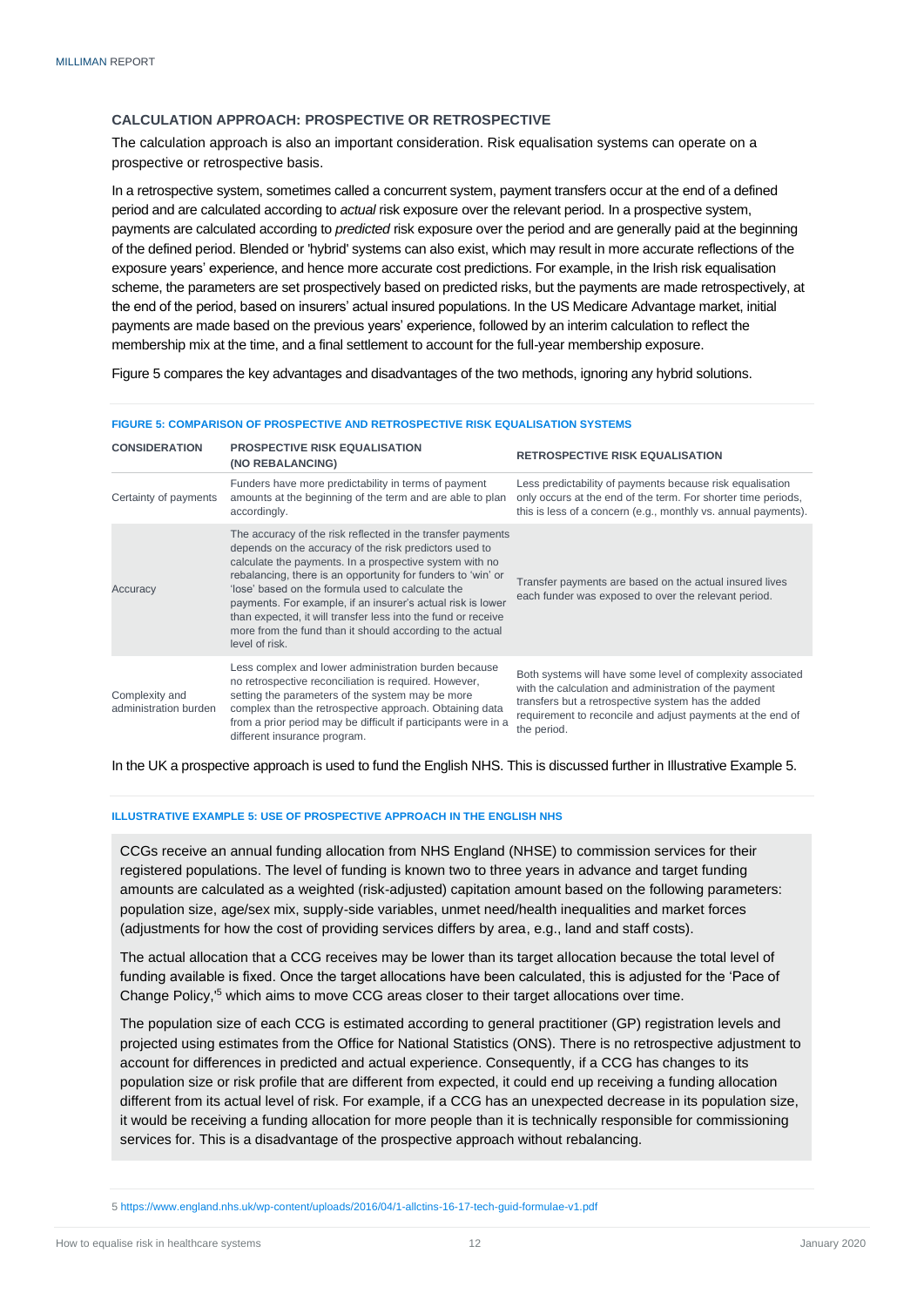In the Netherlands, a purely prospective (or ex ante) approach is also used. This means that the contributions received by health insurers from the risk equalisation fund are determined prior to the calendar year to which the contributions relate. This exposes the health insurers to financial risk as the risk equalisation contribution and premium income is independent of the actual claims costs incurred in the relevant calendar year. The prospective approach stimulates the health insurers to manage resources as effectively as possible to limit the financial impact of unexpected variance in income (premiums and risk equalisation contributions) and outgo (claims costs).

In contrast, the retrospective approach is used in the US commercial individual and small employer group markets. Illustrative Example 6 provides more detail on this.

## **ILLUSTRATIVE EXAMPLE 6: USE OF RETROSPECTIVE APPROACH**

In the commercial individual and small employer group markets in the US, funds are transferred among plans on a retrospective basis using a concurrent risk adjustment model. Risk scores are calculated for the benefit year using claims data through to April of the year following the benefit year, and transfers are announced in June and paid in September. Premiums are typically set six to nine months in advance of the benefit year, and issuers are required to include the expected risk adjustment receivable or payable in the premiums. So there is at least a twenty-four month lag between when premiums are set and transfer payments are known.

The advantages of this method are that premiums and plan revenue tend to align more closely with the average health status and expenditures of the insured population within a market. Indeed, insurers will likely get credit for high cost individuals through the diagnoses concurrently coded with those claims. This can be particularly important in markets that experience significant turnover of the insured population, such as the individual market. Concurrent risk adjustment models are generally more accurate than prospective, <sup>6</sup> and the risk scores used to calculate the transfer values will reflect the actual population and diagnoses for the benefit year.

However, retrospective risk adjustment methods also present many challenges for insurers, in particular as community-rated premiums must be set, allowing for estimated risk adjustment transfers, prior to open enrolment, i.e., before insurers know the risk profile of their insured lives for a given benefit year.

The retrospective timing of payments may cause liquidity issues for some insurers. If plans are expecting a large risk adjustment receivable, premiums will typically not be sufficient to cover expected claims costs, and these costs will need to be funded by insurers in advance of receiving risk adjustment payments in September of the year following the benefit year. Furthermore, if premiums are priced in anticipation of a large risk adjustment receivable, but ultimately must pay into the risk equalisation pool (for example, due to differences in the risk profiles of members that enroll in the plan compared to assumptions made during pricing), then there is a risk that they will not have sufficient funds to make the required payment.

Conversely, if premiums are priced high in anticipation of making a large payment into the pool, but ultimately see more favourable experience and do not need to make such a payment, the unexpectedly high profit margin may need to be rebated back to customers, causing extra administration and potentially negative publicity toward the insurer.

## <span id="page-15-0"></span>**SOLUTIONS FOR EXCEPTIONALLY HIGH CLAIMS**

Another important consideration for a risk equalisation system is whether there needs to be some specific solutions for high-cost claims, as healthcare costs have the potential to be very skewed for very high-risk individuals. While the risk equalisation transfers will be higher for high-risk lives, there still may be a very large gap between actual risk equalisation transfers and claims costs, particularly in the case of catastrophic claims. In some risk equalisation systems a solution in respect of high-cost claims may be an important part of the system as a whole.

The concept of a high-risk pool, or a High Cost Claimants Pool (HCCP), exists in a number of risk equalisation systems around the world. This is typically designed as a risk-sharing pool for low incidence, very expensive claims that sits alongside a 'traditional' risk equalisation fund. This is the case in the Australian risk equalisation system, which is considered further in Illustrative Example 8 below.

6 Society of Actuaries, Accuracy of Claims-Based Risk Scoring Models, op cit.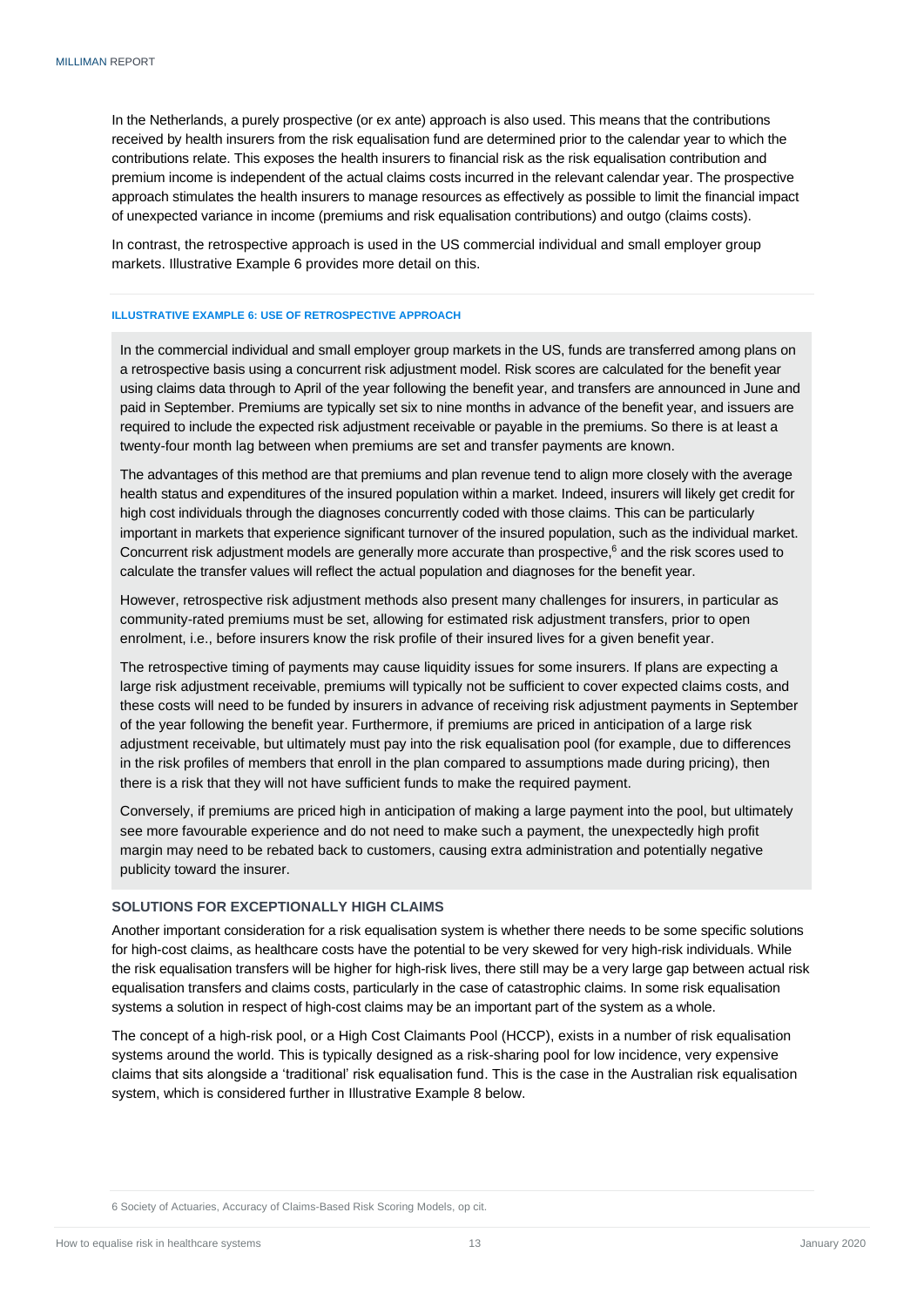The benefit of a HCCP is that it can target risk equalisation credits towards the most high-risk individuals or catastrophic claimants and can reduce insurer's incentives to avoid insuring these individuals through segregated products. However, a HCCP may dis-incentivise claims cost efficiency, as insurers may be less likely to challenge high claims costs if they are being reimbursed through the risk equalisation system. This means that a HCCP could have limited benefits in the long term.

#### **ILLUSTRATIVE EXAMPLE 7: HIGH-COST COMPENSATION IN THE NETHERLANDS**

In the Netherlands, a High-Cost Compensation (HKC) settlement was included in the risk equalisation system for a number of years following the introduction of the Zvw but has since been removed. In 2012 the HKC was removed from the somatic care model and in 2015 it was removed from the mental healthcare model. The HKC was removed as there was a fear that it reduced the incentive for efficiency. With the abolition of the HKC, the Dutch government aimed to incentivise efficient procurement and volume control. The HKC was replaced by the prospective, or ex ante, Long-Term High Costs (MHK) groups parameter.

However, due to the skewedness of mental healthcare costs, the removal of the HKC resulted in some insurers facing large mental healthcare claims that were not covered by the risk equalisation system, which resulted in incentives for negative risk selection. Prospective payments cannot accurately predict the costs associated with these patients in the short term, due to a lack of data amongst other things. As a result, it was decided to reintroduce the HKC ex post compensation solution for a small group of insured lives with the highest mental healthcare claims. For insured lives with the 0.5% highest mental healthcare costs, 75% of the costs are pooled above the 0.5% percentile value.

In reintroducing the retrospective ex post payment, the competing aims of reducing incentives for risk selection and increasing efficiency were balanced against one another. With a high-cost claims pool, the efficiency incentives are reduced by lower thresholds and higher reimbursement. In the Dutch system, the incentive inefficiency is limited by the very high threshold and the fact that only 75% of claims costs are covered. In addition the retrospective payment is used to redistribute funds within the risk equalisation system, rather than resulting in an increase in the total level of risk equalisation payments.

The reintroduction of the retrospective payment for mental healthcare costs does not mean that this type of payment will be reintroduced elsewhere in the risk equalisation system. Prospective payments are still preferred within the Dutch risk equalisation systems and research is being carried out on the possibility of using a prospective payment in respect of these costs. The results of these investigations will need to be tested against the assessment framework (covered in Illustrative Example 11 below) and the various objectives of the risk equalisation (e.g., equalising effect, efficiency, risk selection and practicability) before any changes are introduced.

It is also difficult to estimate the impact that a HCCP will have on the effectiveness of a risk equalisation system, as this will depend on where the parameters of the HCCP are set. If the claims threshold is set at a very high level, then the HCCP will equalise risk for only the sickest individuals, and it may not be significant enough to improve the effectiveness of the system as a whole. Conversely, if the threshold is set at a lower level, then this HCCP will equalise risk for more individuals but it may result in a significant increase in the cost of risk equalisation, which may affect the sustainability of the market.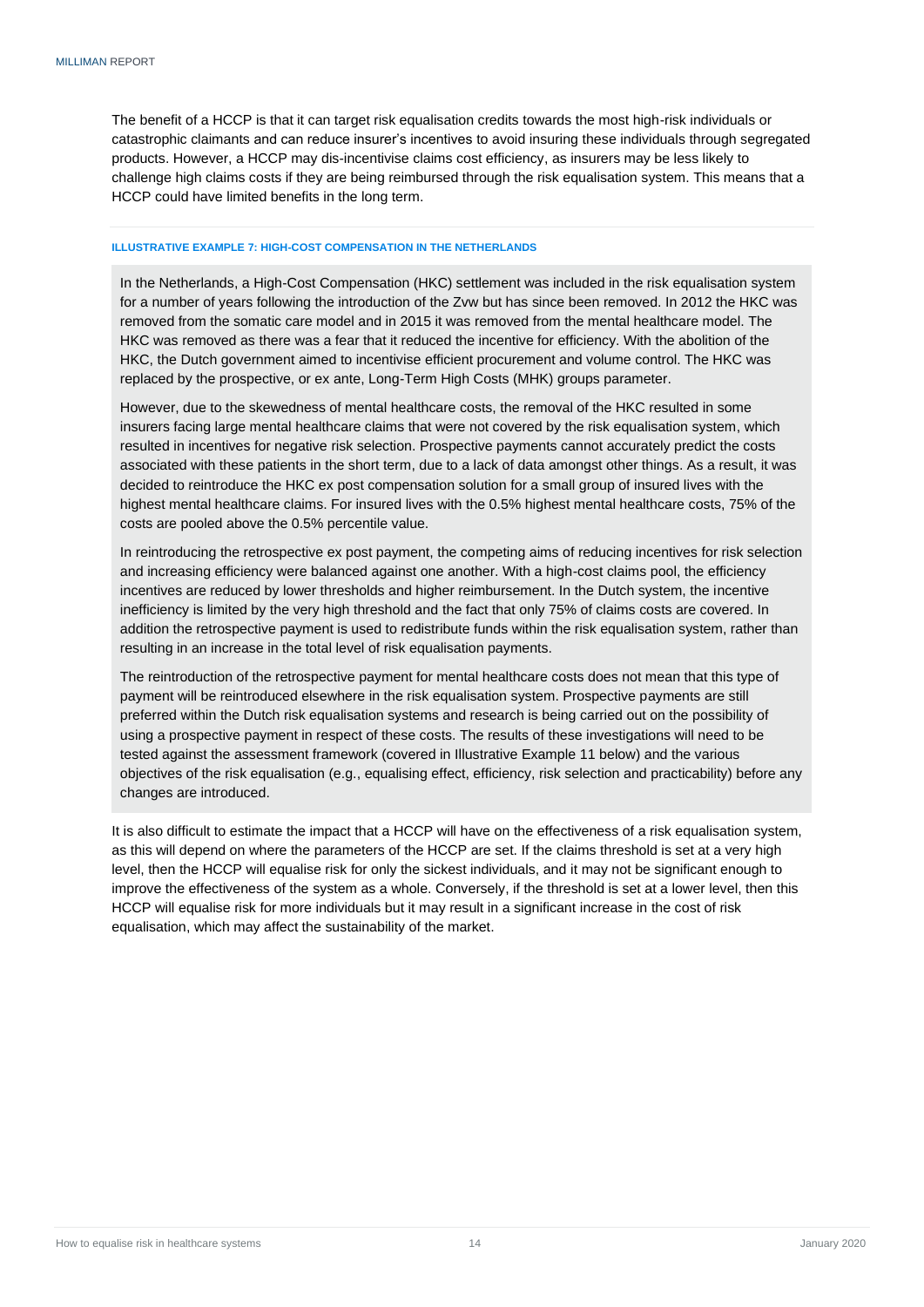However, evidence suggests that a HCCP can increase the overall 'goodness of fit' of a risk equalisation scheme with limited negative impact on an insurer's incentives.<sup>7</sup>

#### **ILLUSTRATIVE EXAMPLE 8: HIGH-COST CLAIMS POOL IN AUSTRALIA**

In Australia, the current risk equalisation system was implemented in 2007 to support the community rating principle. It differentiates two distinct pools: the Age Based Pool (ABP) and the High Cost Claimants Pool (HCCP). The amount of claims costs to be allocated to the ABP depends on specific percentages defined for each of the age cohorts for people aged 55 and over. The percentage varies from 15% of average claims for people aged 55 to 59 to 82% for those aged 85 and over. Insured lives aged 54 and younger are not eligible for the ABP pool.

Claims allocated to the HCCP pool are defined as 82% of the excess of claims over \$50,000 after any recoveries from the ABP pool. The concept of the HCCP pool was introduced in 2007. The main aim of the HCCP pool is to cover catastrophic risk. Relative to the system as a whole, the HCCP might be considered immaterial (accounting for about 3% of claims equalised in Australia<sup>8</sup>) but it is a key to the system as a whole. It particularly benefits smaller insurers where the pool of members is not sufficient enough to spread high-cost claims. It is also the only form or risk equalisation for high-risk insured lives aged 54 and younger—without the HCCP there would be no compensation under the risk equalisation scheme for these lives.

High claims costs resulting from low incidence events are particularly a problem for smaller insurers. In the absence of a separate equalisation pool for expensive claims smaller insurance companies may indemnify such risks with private reinsurance arrangements. It is common for insurers or other risk-bearing entities (such as selffunded employers or risk-bearing provider organisations in the US) to purchase reinsurance from private reinsurers. Typical private reinsurance arrangements cover specific (individual-level) or aggregate (risk-poollevel) stop-loss amounts. These policies protect insurers from catastrophic claims and exist outside of the risk equalisation system as supplementary risk mitigation.

#### **ILLUSTRATIVE EXAMPLE 9: FEDRAL AND STATE REINSURANCE**

In the US there are reinsurance programs operating at federal and state levels, as well as private reinsurance arrangements purchased from private reinsurers. In this example we consider the federal and state reinsurance programs.

#### **Federal reinsurance programs**

The ACA's transitional reinsurance program was a temporary risk equalisation program in effect from 2014 to 2016. It was intended to help stabilise premiums in the individual market for the first three years after the ACA's market rules were fully implemented. The program pooled contributions from all commercial insurers (including individual, small employer group, large employer group fully insured and large employer group selffunded plans), and used those contributions to fund reinsurance payments to the individual market.

Beginning in 2018, the Centres for Medicare and Medicaid Services (CMS) introduced a new national high cost risk pool to complement the ACA's individual and small group market risk equalisation transfer payments. Premium assessments are used to fund reinsurance in those markets, covering 60% of an individual members annual claims exceeding \$1,000,000 (as of 2018). Since the program handles claims above \$1,000,000, the risk equalisation can be modelled using truncated claims amounts, which increases the predictive power and stability of the transfer payment formula.

There is also a federal reinsurance program to cover catastrophic claims for insurers offering prescription drug coverage to Medicare beneficiaries.

<sup>7</sup> Society of Actuaries in Ireland (26 September 2018). Healthcare Seminar on Risk Equalisation & Regulation in Private Health Insurance. Retrieved 5 December 2019 fro[m https://web.actuaries.ie/sites/default/files/2018-09/180926%20Healthcare%20Seminar%20-](https://web.actuaries.ie/sites/default/files/2018-09/180926%20Healthcare%20Seminar%20-%20Full%20Presentation.pdf) [%20Full%20Presentation.pdf.](https://web.actuaries.ie/sites/default/files/2018-09/180926%20Healthcare%20Seminar%20-%20Full%20Presentation.pdf)

<sup>8</sup> Institute of Actuaries of Australia (2011). Risk Equalisation 2020: Is the Current System Sustainable? Retrieved 5 December 2019 from [https://www.actuaries.asn.au/library/events/Conventions/2011/Con2011\\_Paper\\_Reid.pdf.](https://www.actuaries.asn.au/library/events/Conventions/2011/Con2011_Paper_Reid.pdf)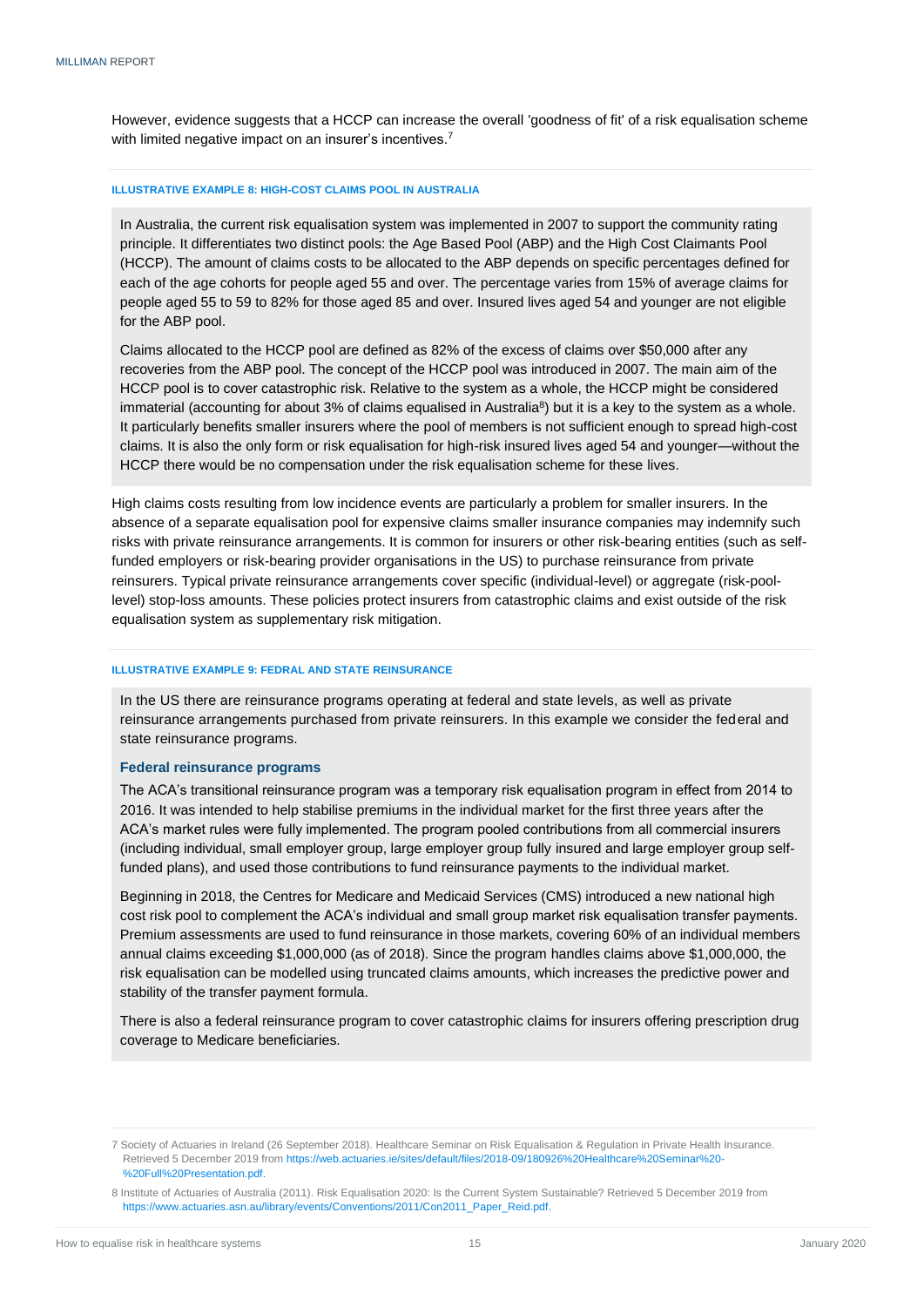### **State reinsurance programs**

The ACA allows states to apply for "state innovation waivers" enabling the use of federal funding to implement innovative stabilisation programs in the individual and small employer group markets. Several states have used this waiver to establish reinsurance programs, mainly as a substitute for the federal reinsurance program that ended after 2016. Since the state-based reinsurance program reduces costs for some members who are supported by federal premium subsidies, the federal government's savings are then reinvested into the program, thereby extending the funds available for reinsurance.

# <span id="page-18-0"></span>**COMPETITION AND EFFICIENCY**

Competition among insurers is important in terms of increasing efficiency in healthcare delivery. In order to attract and maintain customers in a competitive market, insurers will need to utilise their resources carefully, ensure that administrative costs are managed efficiently, provide quality customer services and pass available cost savings to insured lives by charging lower premiums. Inefficient insurers will have to charge higher premiums than their competitors and may subsequently risk losing customers. In a competitive market, insurers may be encouraged to be more responsive to customer preferences and more innovative in their product offerings and delivery of services. If consumers are sensitive to price and quality, insurers will need to keep improving quality and minimising costs to maintain or grow their customer bases.

Competition should be based on insurers' freedom to design, price and market health insurance products, while avoiding moral hazard and promoting efficiency. However, where premium restrictions exist in health insurance markets, e.g., due to community rating, risk selection may occur. This is where insurers try to compete on the basis of only insuring 'good' risks or healthy lives through designing products to attract low-risk individuals or excluding certain coverage. If insurers can generate profits through risk selection, they may not be sufficiently financially motivated to focus on increasing their efficiency or otherwise innovating in terms of product design or service delivery.

However there are always trade-offs in designing a program intended to remove the impact of risk selection. A fundamental issue relates to defining and placing a value on health risk, which can be difficult to separate from other aspects that might influence health insurance premiums, such as the breadth of healthcare provider networks, the level of compensation to healthcare providers, the level of customer service, or other aspects of cost. Even the concept of inefficiency can have varying interpretations. For example, an insurer that increases its customer service and care coordination staff and pays healthcare providers a higher rate may find a niche in an open marketplace with customers willing to pay a higher premium (e.g. for perceived better value or access to more providers). An effective risk equalisation system should not discriminate against this insurer relative to other more "efficient" insurers, however in practice it might be difficult to allow for all the different factors influencing efficiency without an overly complex system.

An effective and robust risk equalisation system should discourage risk selection and allow insurers to compete in other ways. In theory, if high-risk patients are properly catered for within the risk equalisation system then they may become the preferred customer base of an efficient insurer because the potential efficiency gains per person may be higher for the chronically ill, for example, than for healthy lives. This could have the added benefit of reducing risk equalisation payments to inefficient insurers.

However, if the risk equalisation system does not fully compensate for the riskiness of some insured lives, or if the system is designed in such a way that efficiency benefits are shared with other members of the risk equalisation pool, then incentives to innovate and become more efficient are discouraged. This is counter-productive to the ethos underpinning risk equalisation, which is intended to highlight and reward efficiency.

Outside of the risk equalisation system, in the wider healthcare system, insurers also need to have access to tools that allow them to influence healthcare quality and costs and use them to engage in strategic purchasing. To promote efficiency, insurers need to be able to have strong purchasing power to negotiate with healthcare providers.

There is a balance to be struck also to ensure that the risk equalisation system does not encourage inefficient behaviour. This can be difficult to measure and control. It can sometimes be difficult to understand what is driving higher claims costs for a particular insurer; is it simply riskier insured lives or are the higher claims costs due to inefficiencies relative to other insurers in the market? The risk equalisation system needs to be parameterised in such a way to ensure that it is only neutralising risk and not incentivising inefficient behaviour for either insurers or providers.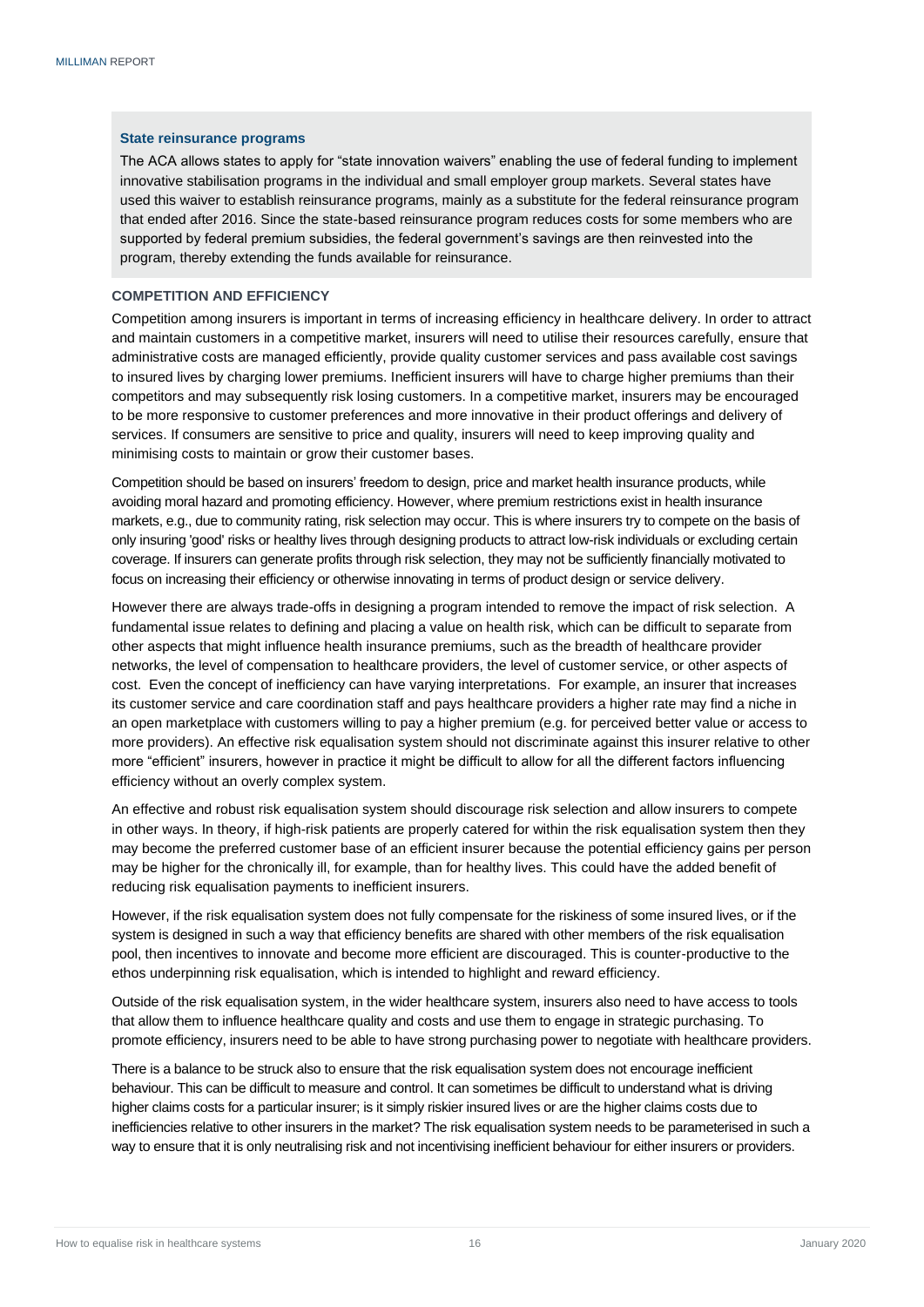A recent report by the South African Competition Commission on the Health Market Inquiry noted a number of issues with competition in the South African market that are prevalent in other markets also. We have considered this further in Illustrative Example 10.

#### **ILLUSTRATIVE EXAMPLE 10: CONSIDERATIONS FOR COMPETITION: SOUTH AFRICA**

The current health insurance market in South Africa operates in an environment of open enrolment, community rating and the provision of a package of prescribed minimum benefits. A risk equalisation scheme was proposed as part of the move towards social solidarity, but was never introduced—we have commented on this further in Illustrative Example 15 below.

A recent report published by the Competition Commission's Health Market Inquiry found that the private healthcare market was 'characterised by high and rising costs of healthcare and medical scheme cover, and significant overutilisation without stakeholders having been able to demonstrate associated improvements in health outcomes.' This is partly due to current practices of segmentation and risk selection within the market, due to the lack of an effective risk equalisation system.

The incomplete regulatory framework has meant that 'medical schemes' (the term used to describe health insurers in South Africa) are competing on the risk profile of lives under cover by designing products and benefit options to attract younger and healthier members. The social solidarity principles underlying the health insurance market do not allow the schemes to risk-rate, and therefore risk selection has become the preferred form of competition in the absence of risk equalisation.

The report notes that a consequence of this is increased market segmentation with a proliferation of products on sale in the medical schemes market with generally incomparable benefit options. This has resulted in an inability to easily compare options across schemes, making it more difficult for customers to switch providers. This means that schemes have no incentive to compete on pro-consumer metrics and to offer better products.

The Competition Commission states that these factors 'clearly do not foster an environment conducive to competition on metrics which would result in positive consumer welfare outcomes.' The paper notes that competition should occur on price, cost and quality of services and not risk selection. The introduction of the risk adjustment mechanism is welcomed by the report as an 'essential market mechanism to ensure that purchasing in the market becomes more effective, by forcing funders to compete on value and, therefore, stimulate competition between and the efficiency of providers.'

Similar issues relating to competition and inefficiency can occur in healthcare systems with risk equalisation systems that are not fully effective. For example, the Irish risk equalisation scheme lacks an appropriate parameter for health status and this has resulted in issues similar to those seen in South Africa. Insurers in Ireland continue to compete on the risk profile of insured lives and a significant level of segmentation exists in the market, with approximately 300 health insurance plans on offer from just three insurers.<sup>9</sup>

## <span id="page-19-0"></span>**ONGOING MANAGEMENT**

It is equally import to monitor the impact of a system on competition and efficiency on an ongoing basis postintroduction. The impact on competition may be assessed in a number of ways, such as monitoring insurers' cost ratios or profit levels. Other signs of healthy competition include new entrants to the market or new innovative product features, particularly if they are targeted at less healthy lives.

Risk selection may continue to be an issue if the risk equalisation system is not fully effective. Insurers may continue to compete on risk profile to increase profits if they are not being fully reimbursed for high-risk lives. Depending on the parameters and algorithm underpinning the risk equalisation system, segmentation may occur in the insurance market that results in older, sicker lives continuing to pay higher premiums, even if risk equalisation is in place. This is the case in Ireland, where plans with limited orthopaedic benefits are common in the market, while plans with full orthopaedic coverage (which are more likely to appeal to older lives) come at materially higher costs. In effect the higher cost of full orthopaedic cover reflects the risk level of the insured lives taking out the product, rather than the higher benefit coverage. Similarly, low-cost products with high deductibles are also used to segment the market, as they are generally preferred by younger, healthier lives.

<sup>9</sup> Based on the Heath Insurance Authority's Comparison Tool as at 23 October 2019.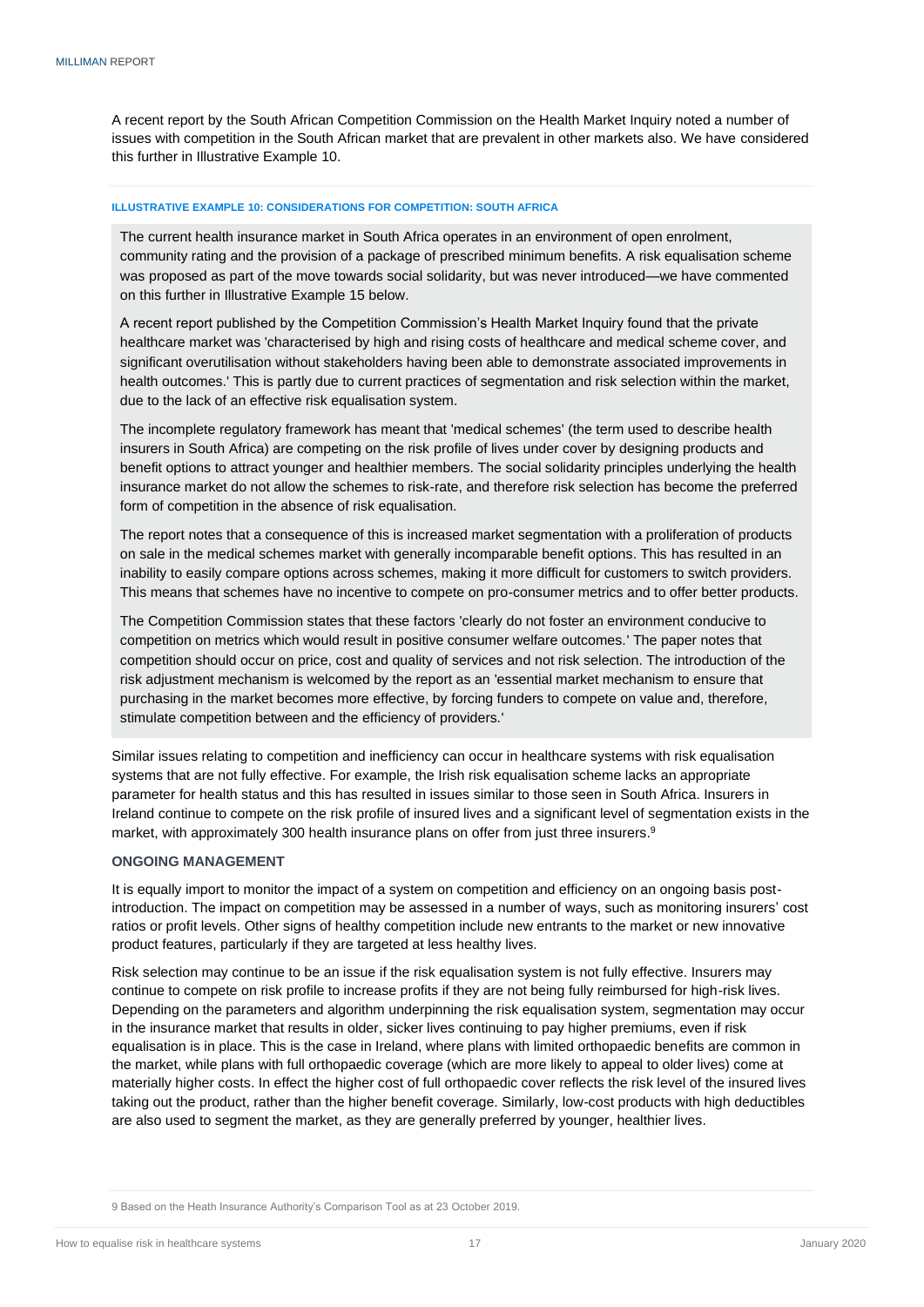The risk equalisation system can include features to reduce the risk of segmentation. For example, the Irish risk equalisation scheme uses the concept of an 'overcompensation' test to reduce the capacity for insurers to receive risk equalisation transfers for older, sicker insured lives and also charge them a higher health insurance premium due to segmentation. This test is a statutory retrospective assessment to check the return on earnings (ROE), calculated as a three-year rolling average, of any health insurers in the Irish market that received net transfers under the scheme, against a benchmark. If the ROE is higher than the benchmark, overcompensation is deemed to have occurred and the insurer in question is required to refund the overcompensation identified to the risk equalisation scheme. There are of course some issues with the use of this type of test, specifically around the determination of the benchmark, but it plays an important role in limiting segmentation in the Irish health insurance market.

In order to monitor the system on an ongoing basis, it is important to have a measure to evaluate the effectiveness of the system. However, there may not be one single absolute measure for effectiveness, as the effectiveness of the system may depend on a number of different factors.

Firstly, in order to determine the measure of effectiveness, it will be important to determine exactly what the risk equalisation system is compensating and how this should be measured. For example, if the system compensates based on differences in average claims costs, there may be a number of factors underlying these differences, such as claims management policies and benefit richness in addition to health status. In practice there will be a trade-off between efficiency and effectiveness as a system that equalises 100% of differences in claims costs among insurers may incentivise inefficient behaviour. The assessment and measurement of the effectiveness of the system will need to allow for this trade-off.

Depending on the parameters and algorithm underlying the system, an ordinary least squares model could be used to measure R-squared or goodness of fit, based on the relevant factors. Such a model has the benefit of capturing the impact of factors other than health status, such as region or socioeconomic factors, based on the average for the population as a whole. This approach, however, moves from a closed form solution to a structural form, which may be of limited use in practice due to complexity. In addition the use of such techniques will depend on the level of data available to run the model.

The predictive accuracy of the system may also be used to measure effectiveness. The predictive ratio is a comparison of the predicted risk equalisation transfers with the actual transfers at a cohort level. It can be used to understand whether the risk transfers have been effective for a particular subgroup or cohort. However, depending on the variables used, it may be difficult to justify and may be challenging to ensure that it does not allow for differences in claims management, supply-side issues or benefit richness, in addition to health status. This ratio only measures the predicted transfers versus the actual transfers and does not measure the appropriateness of the predicted transfers relative to the riskiness of the insured population.

Another solution would be to add ex post risk equalisation, where deviations in predicted and actual transfers are shared retrospectively between insurers or payers and the risk equalisation fund system to some extent. The concept of a HCCP mentioned above is an example of an ex post risk equalisation for very high-cost claims. These measures, however, also have a downside as they can limit insurers' incentives for efficiency and contribute to the trade-off between efficiency and effectiveness.

In practice, it is difficult to implement a fully effective system and several challenges need to be considered and overcome in order to maintain a balance between the trade-off of efficiency and effectiveness. It is nevertheless important to do so because the more effective the risk equalisation system is, the more likely it is that it will achieve its aims.

Many of the risk equalisation systems in place today are subject to frequent updates, most notably to improve effectiveness. The Dutch scheme, for example, has gone through a significant number of developments and updates since it was introduced in 1993 and especially since the introduction of the healthcare insurance act in 2006. This is considered further in Illustrative Example 11. The Irish risk equalisation scheme is subject to approval by the European Commission (currently every five years) and is regularly updated and developed to increase the effectiveness of the scheme as part of this approval process.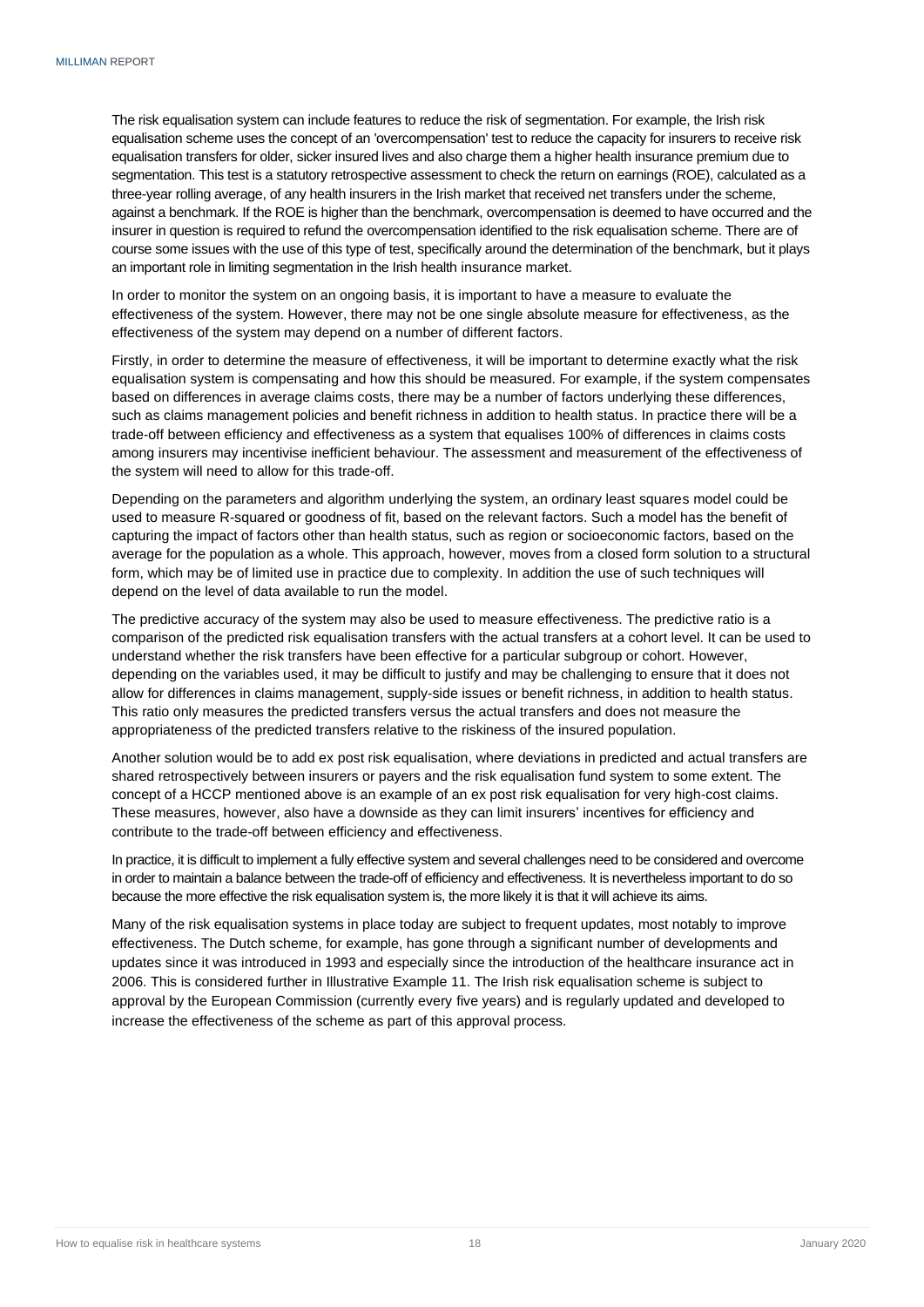## **ILLUSTRATIVE EXAMPLE 11: MEASURING THE IMPACT OF CHANGES TO THE DUTCH RISK EQUALISATION SCHEME**

In the Netherlands, the impact of changes to the risk equalisation model is evaluated based on a specific assessment framework to measure the impact in terms of the objectives of the risk equalisation scheme. The framework serves as a guideline for the assessment of new parameters, assessing changes to existing parameters, including significant changes and testing variations of the model. The assessment is carried out at various levels, including the impact on the total insured population, the impact on subgroups of the population and the impact on insurers, and is both qualitative and quantitative in nature.

The weighted average absolute standard deviation is measured at all levels. R-squared is the standard measure both at the total population level and at the insurers' level. Although the R-squared can indicate a high predictive power at a population level, there can be significant differences between the actual and predicted healthcare costs at a subgroup level. The R-squared cannot tell whether the risk equalisation model sufficiently compensates for predictable variation in medical expenses across specific subgroups. On this basis, a further assessment is carried out to analyse the under-compensation or overcompensation at a subgroup level, including specific subgroups that are not explicitly included in the risk equalisation model. The following assessments are carried out:

Equalising effect: Before introducing a new parameter to the scheme, a significance test is performed to assess whether a parameter adds value to the risk equalisation model. The new parameter must improve predictability within a certain threshold. In addition the total additional healthcare costs must be presented at a macro level. This provides insight into the expected effects of the proposed parameter and can support the trade-off between combating risk selection and managing complexity. This is tested through various measures at different levels. The standard measures for both the somatic care and mental healthcare models are the Rsquared and Cummings Prediction Measure (CPM) at the total population level and the weighted average absolute deviation at subgroup and insurer levels.

Efficiency: The addition of a new parameter to the risk equalisation scheme should not incentivise perverse behaviour by health insurers or care providers in terms of efficiency. Inefficiency incentives are distinguished between the features of the risk equalisation scheme that result in financial incentives for insurers to declare more healthcare costs and features that deter efficient behaviour (among insurers, healthcare providers and insured lives). Although efficiency can be tested by the earnings ratio, this assessment is generally qualitative in nature.

Managing complexity: Additional parameters and other estimation methods can make the model complex and non-transparent, in addition to leading to instability of the model and the risk equalisation transfers. It is important that the models generate results that can be clearly explained and result in stable and logical risk equalisation transfers, where possible. The complexity of the model is assessed in terms of the number of parameters used, the quality of data and the transparency of the underlying calculations. Significance tests and sensitivity analysis can be used to understand the stability of changes to the model over time.

<span id="page-21-0"></span>Validity and measurability: Any changes to the model must be valid and measurable. The addition of a new parameter to the scheme will be deemed valid and measurable if it systematically relates to the healthcare costs for insurers and if it categorises insured lives in an objective and reliable way, without the need for arbitrary decisions. In addition, the data used must be accurate, reliable and available.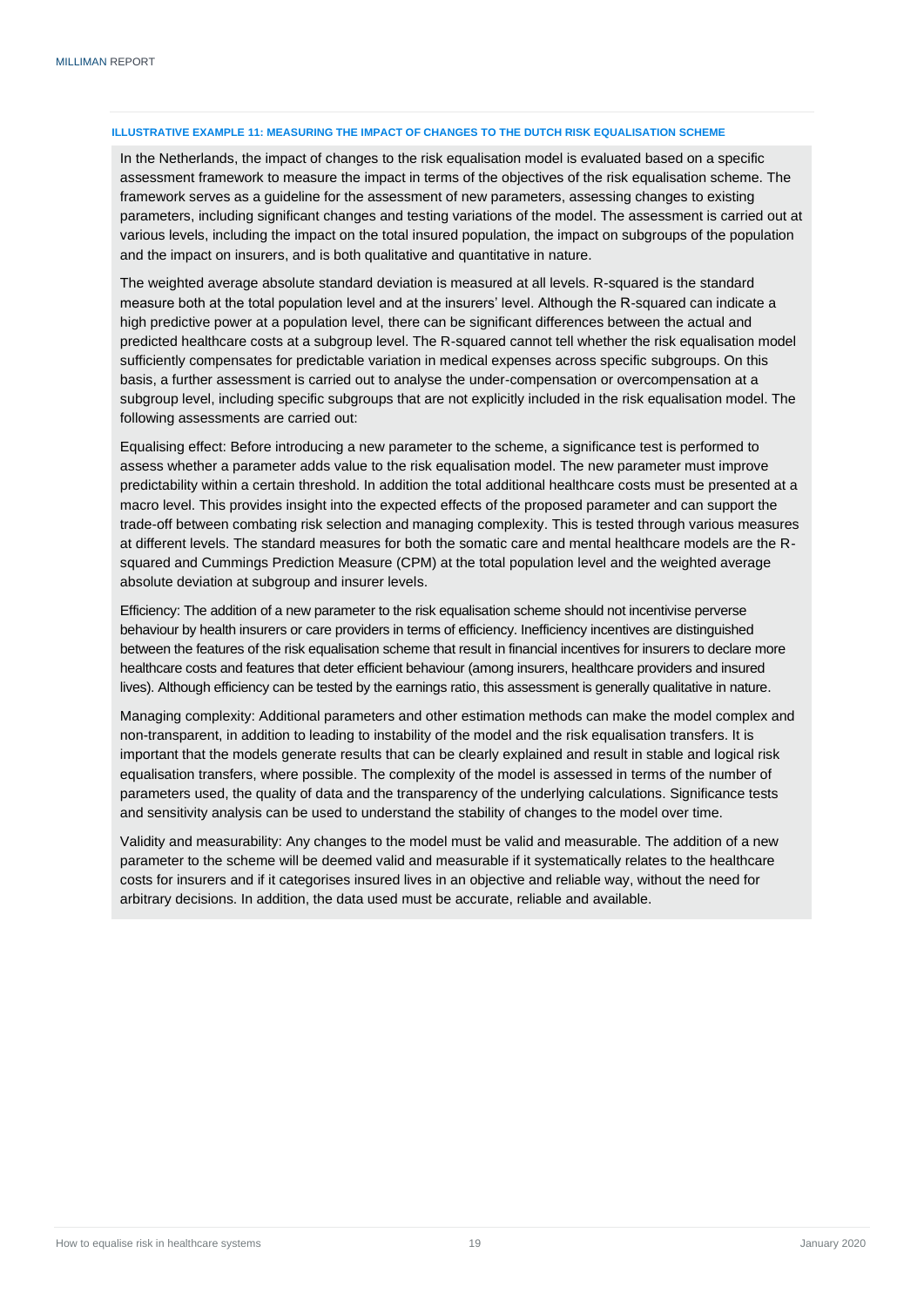# 4. External challenges

Even if a risk equalisation system is designed to be as effective as possible, there may be some external challenges to overcome before the system can be implemented, or on an ongoing basis once the system is up and running. In this section of the report we have tried to highlight some additional key areas for consideration, including illustrative examples of where challenges have arisen in risk equalisation systems around the world. This includes legal challenges and political uncertainty as well as general implementation challenges.

# <span id="page-22-0"></span>**LEGAL CHALLENGE**

Due to the large amounts of money that are transferred between individual insurers or healthcare providers within risk equalisation systems, they are regularly subject to legal challenge. In this section we consider specific legal challenges faced in the implementation of the Irish risk equalisation scheme and ongoing legal challenges faced in the US.

The introduction of the risk equalisation scheme in Ireland is a good example of how legal challenge can disrupt the implementation of a system and how creative solutions can be utilised to enable implementation. We have considered this further in Illustrative Example 12.

# **ILLUSTRATIVE EXAMPLE 12: LEGAL CHALLENGE IN THE IRISH SYSTEM**

When the Irish risk equalisation scheme was introduced in 2003 there was a large state-owned insurer that had been in operation for many years, and a small number of private insurers which were new entrants to the market. The government-owned insurer had a significantly older population than the private insurers. By implementing the risk equalisation scheme, the government was effectively introducing a scheme that would result in large payments from private insurers to the government-owned insurer. This resulted in a considerable amount of legal challenge, particularly from new entrants to the health insurance market that claimed the scheme was anticompetitive. Following a lengthy legal process through the Irish court system, the regulations that were introduced to implement the original risk equalisation scheme were eventually deemed to be ultra vires by the Irish Supreme Court in 2008 and no payments were ever made under the original scheme. The Supreme Court decision found that risk equalisation was introduced on the wrong legal basis, based on the definition of community rating in Irish legislation; it did not rule that the principles of risk equalisation or community rating were illegal.

The revised scheme utilised the tax system to achieve similar results in a more legally robust approach as changes to the tax system are generally more difficult to challenge. The government charged each insurer a flat stamp duty in respect of each life insured. This was used to raise funds for the risk equalisation scheme. The government then paid a tax credit to less healthy individuals, based on a number of risk factors. The tax credits were effectively passed through to the insurers. The premiums net of tax credits were community-rated but insurers received the premium plus the tax credit for riskier lives. Insurers could therefore reflect the combined impact of the stamp duty and tax credits in their pricing. The scheme overall resulted in a transfer from insurers with healthier populations to insurers with less healthy populations, albeit in a more legally robust way than the original scheme.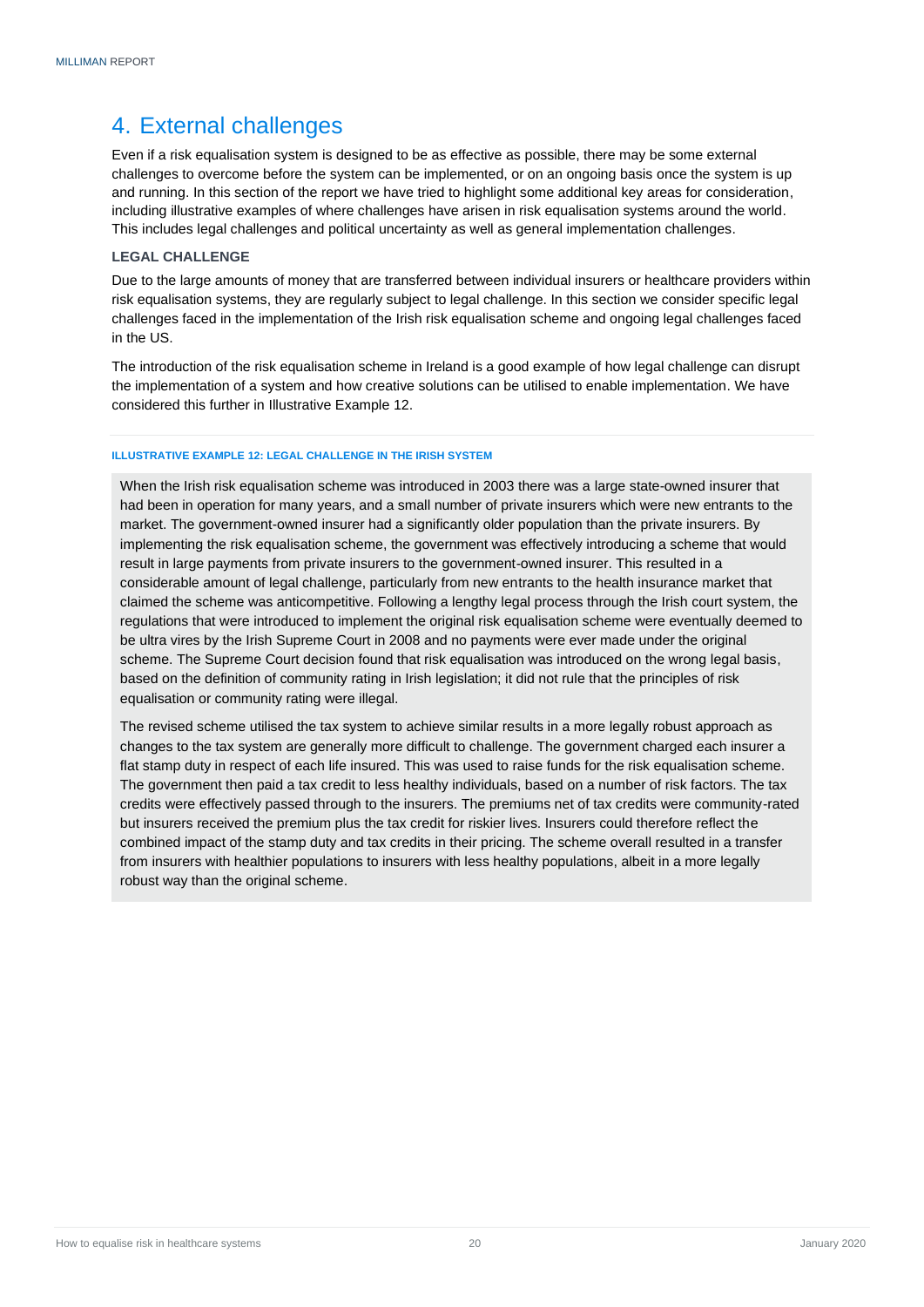In the US, there have been a number of legal challenges to the introduction of risk equalisation, both in respect of the algorithm used to calculate the risk transfers and in changes made to state regulations. They are discussed further in Illustrative Example 13.

#### **ILLUSTRATIVE EXAMPLE 13: LEGAL CHALLENGE IN THE US SYSTEM**

There have been a number of legal challenges to the ACA in the U.S. since it was introduced. For example, various lawsuits have been filed challenging the risk adjustment program and in particular the decision to base risk adjustment transfers on state-wide average premiums. Some smaller insurers believe that this approach disadvantages them in favour of larger, well-established insurers. Larger insurers will have a larger impact on the state-wide average premium and therefore are less likely to deviate from the average, while smaller insurers with lower enrolment and higher volatility may be more likely to deviate materially from the state-wide average risk level, resulting in large transfers (whether favourable or unfavourable). The legal challenge was resolved without a change in methodology.

Changes to state regulations can also be prone to litigation. In some states, regulators worried that the risk transfer payments were too large and disruptive, so they took emergency action to reduce their financial impact. Some of the emergency regulations introduced were subject to legal challenge, such as the emergency regulation introduced in New York in 2016. In this example, the regulations were ultimately upheld by the New York district court. However in response to the emergency actions, the federal government reached a political compromise, and now all states have the flexibility to reduce the magnitude of transfer payments by up to 50%.

## <span id="page-23-0"></span>**POLITICAL CHALLENGE**

In addition to legal challenges from private companies, changes to a country's healthcare system can be politically charged and may not always be welcomed by the public. There are many examples of this but we have included two specific illustrative examples in this section where proposed changes to healthcare systems were revoked for political reasons. The first relates to the proposed introduction of a new healthcare bill in Romania at the end of 2011, which resulted in mass protests and was eventually overturned. This is discussed further in Illustrative Example 14.

#### **ILLUSTRATIVE EXAMPLE 14: PROTESTS IN ROMANIA**

In late 2011, Romanian politicians introduced a new healthcare bill to reduce state funding, deregulate the health insurance market and privatise hospitals. The change would replace the original system of controlled resource allocation with regulated competition at both the health insurer and service provider levels. The proposal included compulsory insurance, with citizens having the right to choose and change insurers on an annual basis. Insurers were obliged to accept individuals and could not terminate contracts, but could still charge risk-rated premiums.

This was criticized by the International Monetary Fund (IMF), which noted that, among other things, private health insurers could refuse high-risk patients with chronic conditions by imposing very high premiums on them to avoid this risk, Romania needed to redistribute the funds between private insurers based on patient profiles. However, the citizens of Romania were not happy with the proposal to introduce private funds to the Romanian healthcare system. The most vocal opponent of the reform was the Deputy Minister of Health who had founded the emergency services. He stated that privatising the emergency services would destabilise the system and that people who could not afford to pay for an emergency service may be condemned to death.

Romanian citizens took to the street to protest against the reform, resulting in the government resigning and significant changes being introduced to the planned reform, most notably in the area of emergency healthcare.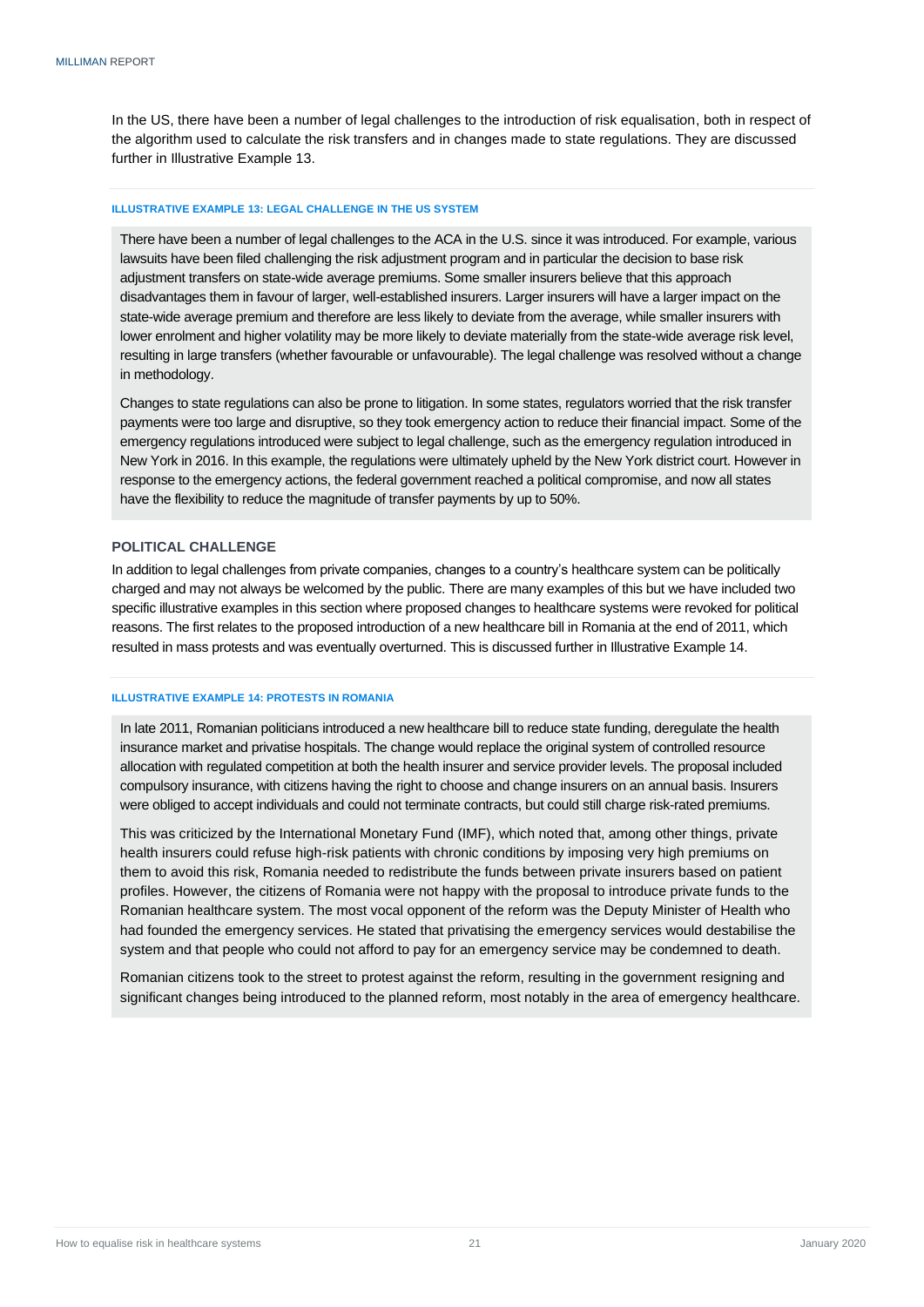The second political challenge related to a shadow risk equalisation fund which operated in South Africa for a number of years. For political reasons, no transfers were ever made. This is discussed further in Illustrative Example 15.

#### **ILLUSTRATIVE EXAMPLE 15: UNSUCCESSFUL IMPLEMENTATION IN SOUTH AFRICA**

In South Africa, medical insurance is predominantly provided through 'medical schemes' that provide risk pooling for healthcare in the private system. The medical schemes are owned by their members and are nonprofit entities. They are regulated on the basis of social solidarity principles and they operate in an environment of open enrolment, community rating and the provision of a package of prescribed minimum benefits. Since January 2010, medical schemes are not allowed to underwrite or risk-rate their premiums. A risk equalisation 'shadow period' commenced in 2005 and operated for a number of years. During the shadow period, data was collected and a risk adjustment structure developed. However, no transfers ever occurred between medical schemes and a risk adjustment system was never put in place. In 2012, the South African Council for Medical Schemes, the regulatory body overseeing medical schemes in the country, said that it was 'highly unlikely that a risk equalisation system will be implemented in the near future.'<sup>12</sup>

One of the main reasons that the system was never implemented was due to a change in government policy towards the introduction of universal health insurance, through National Health Insurance (NHI). Under NHI, the future of medical schemes as they currently exist is uncertain, resulting in a move away from the social motivations for risk equalisation. In addition, some sources have noted that the demographic composition of some of the medical schemes may have made the introduction of the risk equalisation mechanism challenging from a political perspective. The absence of a risk equalisation mechanism in South Africa, in addition to the voluntary nature of the health insurance market, resulted in an incomplete regulatory environment for the introduction of social solidarity and has been identified as one of the key drivers of lack of innovation and escalating costs in the private healthcare market.<sup>13</sup>

The most recent developments on risk equalisation in South Africa come from the Competition Commission's Health Market Inquiry report, which was published in September 2019. <sup>14</sup> The report recommends the introduction of a risk adjustment mechanism to complement and benefit the NHI. Even if a risk equalisation system is implemented successfully, the political tensions surrounding healthcare may mean that the system is constantly under scrutiny and subject to ongoing changes and proposals for reform. This is certainly the case in the US since the introduction of the ACA in 2010. This situation in the US is considered further in Illustrative Example 16.

<sup>12</sup> Buthelezi, L. (17 January 2012). Medical risk fund on back burner. BHF. Retrieved 6 December 2019 fro[m http://ftp.bhfglobal.com/medical](http://ftp.bhfglobal.com/medical-risk-fund-back-burner-17012012)[risk-fund-back-burner-17012012.](http://ftp.bhfglobal.com/medical-risk-fund-back-burner-17012012)

<sup>13</sup> Ramjee, S. & Vieyra, T. (October 2014). Neither Here nor There: The South African Medical Scheme Industry in Limbo. Retrieved 6 December 2019 fro[m https://actuarialsociety.org.za/convention/convention2014/assets/pdf/papers/2014%20ASSA%20Ramjee%20Vieyra.pdf.](https://actuarialsociety.org.za/convention/convention2014/assets/pdf/papers/2014%20ASSA%20Ramjee%20Vieyra.pdf)

<sup>14</sup> Competition Commission (September 2019). Health Market Inquiry. Retrieved 6 December 2019 from http:[//www.compcom.co.za/wp](file:///C:/Users/jeffp/Downloads/www.compcom.co.za/wp-content/uploads/2014/09/HMI-Executive-Summary.pdf)[content/uploads/2014/09/HMI-Executive-Summary.pdf.](file:///C:/Users/jeffp/Downloads/www.compcom.co.za/wp-content/uploads/2014/09/HMI-Executive-Summary.pdf)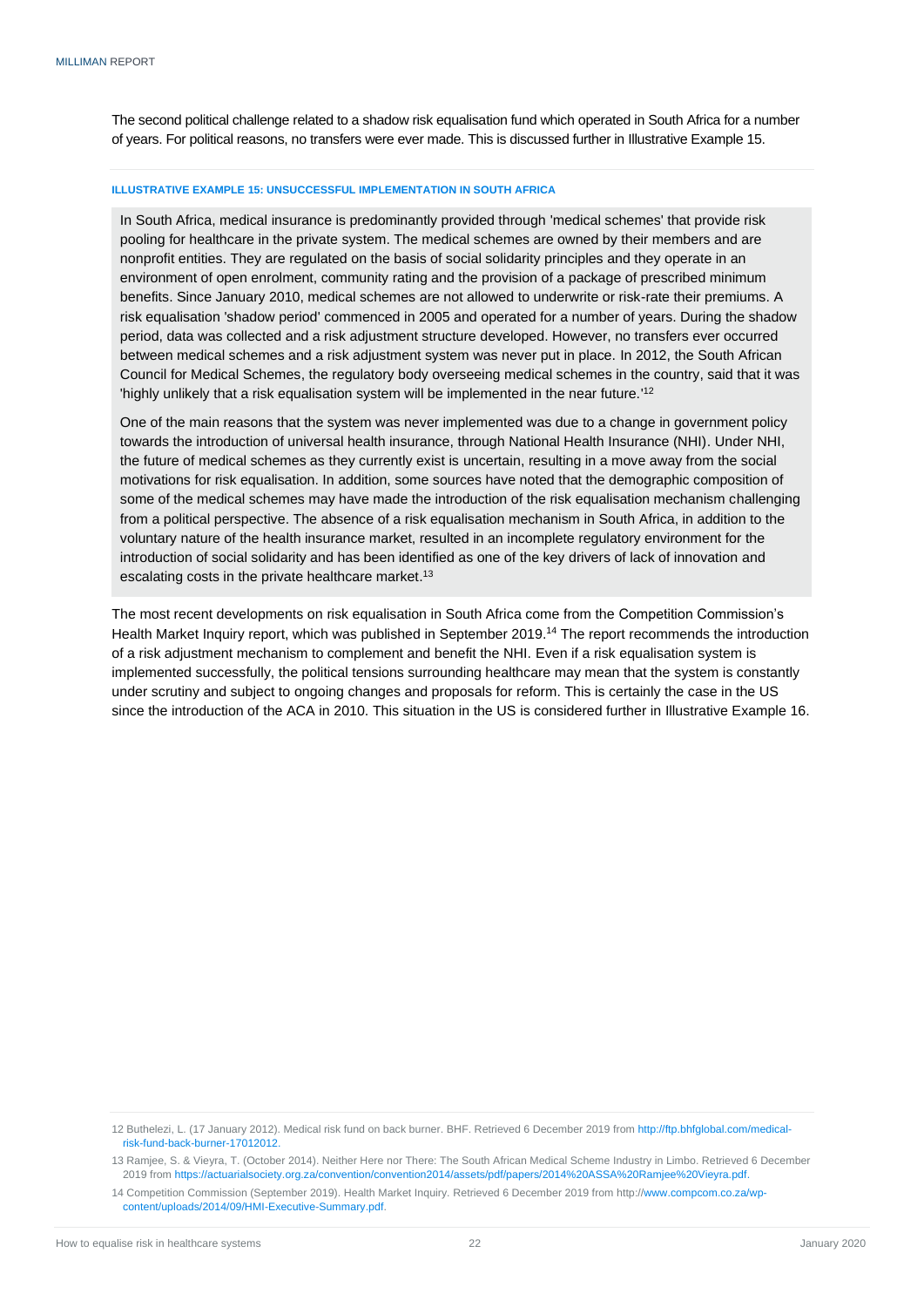#### **ILLUSTRATIVE EXAMPLE 16: US POLITICAL REFORM**

In the US, healthcare reform is consistently on the political agenda. The ACA, signed into law on March 10, 2010, was perhaps the most significant regulatory overhaul of healthcare since the introduction of Medicare and Medicaid in 1965. Since the ACA was passed, there have been attempts to expand, repeal, partially repeal, or otherwise disable various provisions of the law. In addition, ongoing litigation over aspects of the ACA, including the funding of its risk mitigation programs, continues to present challenges.

One example of this relates to the risk corridor program, which was designed to complement risk equalisation by protecting insurers from the risk of mispricing. During each of the first three years following full implementation of community rating and other major reforms, the program created a corridor around which gains and losses would be shared between insurers and the government. The federal government did not set aside funds for the possibility that the overall corridor payments for the program would be a net cost to the government rather than a net gain. Moreover, there was conflicting guidance to insurers about the collectability of risk adjustment receipts prior to insurers setting their initial premium rates. When experience emerged in the first year, the amount of risk corridor payments owed by the government to insurers greatly exceeded the payments owed by other insurers to the government. Insurers who owed the government were required to pay 100% of the calculated risk corridor amount, while insurers who were owed funds from the government received only 12% of the calculated amount<sup>15</sup>.

As a result, many insurers, especially smaller insurers with less capital, went out of business, and many others decided it was in their best interest to discontinue offering coverage in the individual and/or small group markets entirely. These decisions left individuals in certain regions with limited options, hindering one of the ACA's key goals of increased access. Despite the temporary nature of the risk corridor program, its early failure created significant market disruption and political conflict concerning the long-term viability of the core reform of implementing community rating supported by risk equalisation.

Another key provision of the ACA was an 'individual mandate', a requirement for citizens to obtain health insurance from at least one source, which was intended to promote a stable mix of healthy and sick participants in health insurance markets under community rating. The individual mandate was repealed in 2019, while the community rating remains. This development will put upward pressure on premium rates because the anticipated exit of many healthy individuals from the market is a trend for which the risk equalisation program cannot provide relief.

In addition, the government has expanded alternative health insurance options that are outside the scope of the risk equalisation program: short-term limited duration policies and association health plans<sup>16</sup>. These plans are not required to provide comprehensive coverage or follow many of the ACA's other market rules and could lead to further divisions in the individual market; in particular, these products could attract healthy individuals out of the risk equalisation program, weakening its foundation.

These and other alterations to ACA have made it difficult for insurers to set rates, manage reserves, and report financials, and for regulators to sustain stable markets.

There are several new healthcare reform proposals being debated at the time of writing this report, in conjunction with the run up to the 2020 US Presidential Election, some of which aim to introduce public options or increase eligibility for public programs like Medicare and Medicaid (commonly referred to as "Medicare for All"). Some politicians support a single payer system funded fully by the federal government. If public programs are expanded alongside the private insurance markets, the use of risk equalisation will remain an important factor in stabilising the US healthcare system. Even if more significant reform, such as single payer system, is implemented, risk equalisation may be used to neutralise risk across healthcare providers. Therefore risk equalisation may continue to be an integral part of the U.S. healthcare system under many different paths that political reform may bring.

<span id="page-25-0"></span><sup>15</sup> Katterman, S. (5 October 2015). Headwinds Cause 2014 Risk Corridor Funding Shortfall. Milliman Healthcare Reform Briefing Paper. Retrieved 6 December 2019 fro[m http://us.milliman.com/insight/2015/Headwinds-cause-2014-risk-corridor-funding-shortfall.](http://us.milliman.com/insight/2015/Headwinds-cause-2014-risk-corridor-funding-shortfall)

<sup>16</sup> Busch, F. & Karcher, J. (22 August 2018). Association Health Plans After the Final Rule. Milliman White Paper. Retrieved 6 December 2019 fro[m http://www.milliman.com/insight/2018/Association-health-plans-after-the-final-rule/.](http://www.milliman.com/insight/2018/Association-health-plans-after-the-final-rule/)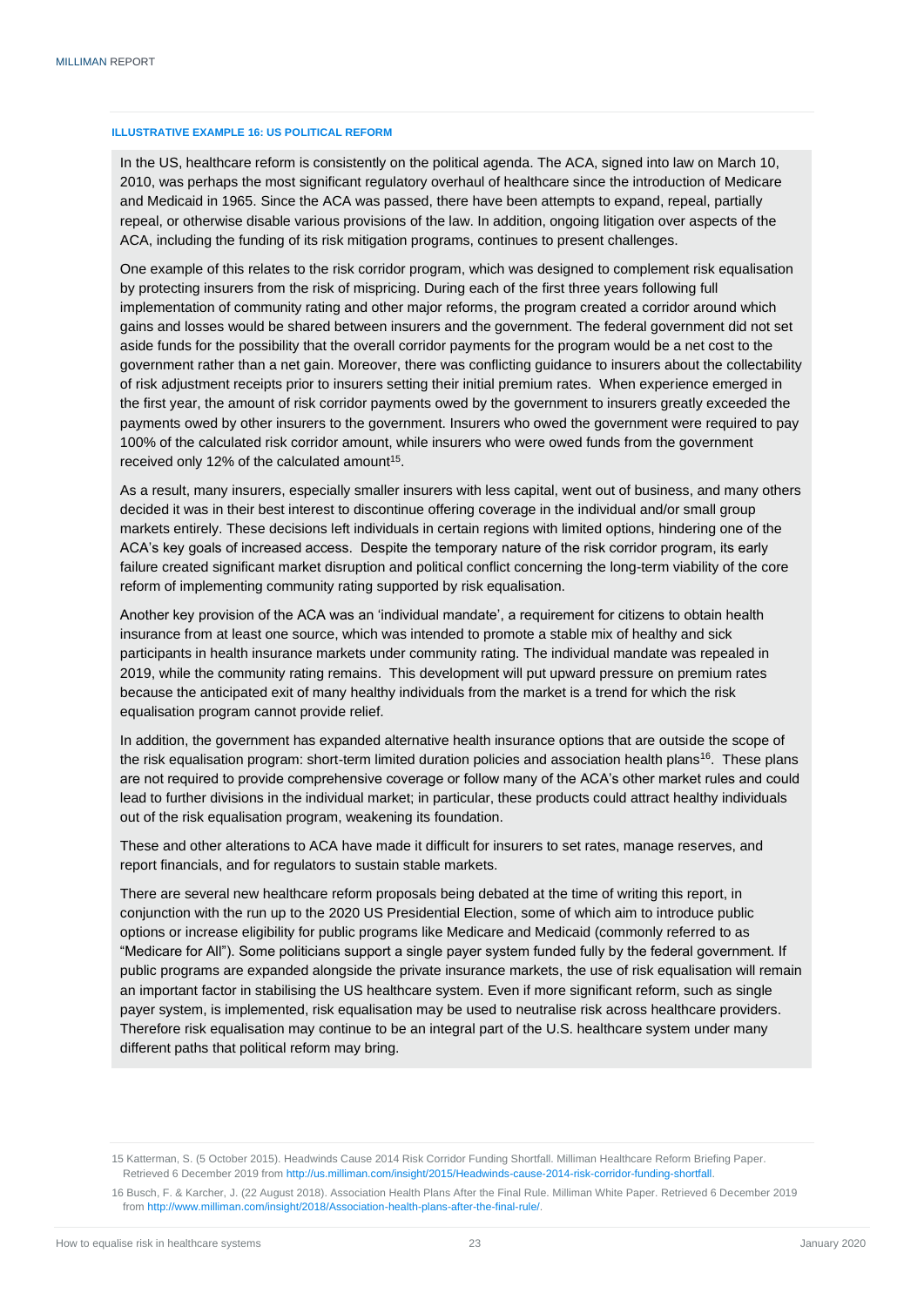# **GENERAL IMPLEMENTATION CHALLENGES**

In addition to legal and political challenges, there may be general implementation issues that arise, particularly where healthcare reform or the introduction of risk equalisation systems is based on models in operation in different countries or territories. Such issues arose in Poland when the German healthcare system was used as the basis for reform of the Polish healthcare system in the late '90s, with little success. However, a similar system was introduced in the Czech Republic in the early '90s, with a combination of private health insurance and subsequently risk equalisation, and it is still in operation today. Illustrative Example 17 looks at these countries in further detail.

#### **ILLUSTRATIVE EXAMPLE 17: HEALTHCARE REFORM IN POLAND AND THE CZECH REPUBLIC**

Successful reform of a healthcare system depends on a country's specific socioeconomic and political background and as a result it can be difficult to simply duplicate another healthcare system without allowing for country-specific factors. In the 1990s both Poland and the Czech Republic introduced healthcare reform that was based on the Bismarck model, which had operated successfully in Germany for many years.

Fundamental healthcare reform was introduced in Poland in 1999 with the introduction of a government-run insurance model, based on the Bismarck model operating in Germany. The public insurers were called 'sickness funds' and healthcare premiums were financed by employees through payroll tax deductions. In total 17 public sickness funds were established. No private sector insurance was allowed. Each sickness fund was to manage financial resources coming from insurance premiums and ensure provision of medical services for its members by contracting with providers.

However the healthcare reform faced significant political challenge. Even before the sickness funds started operating the legislation was amended over 25 times, $^{21}$  with the initial insurance premium being reduced from 12% of salary to 7.5% of salary. Significant assumptions underlying the self-financing concept of the healthcare system were compromised from the beginning (including the number of sickness funds established—too high to ensure a minimum of 4 million to 5 million members, which was considered to be required for a fund to be self-financing). Not surprisingly, shortly after their introduction, significant differences in access to and quality of services were identified between the sickness funds. Members' dissatisfaction and financial problems led to further deterioration of the system. The main issue seemed to be around transparency of funding—tracking premiums for insured lives, transferring to sickness funds and financial settlements. However, no improvements were possible at that time due to the collapse of the government coalition. Ultimately, sickness funds were replaced by a central insurance public institution, the National Health Fund (Narodowy Fundusz Zdrowia, or NFZ) in 2003, with the aim of providing equal access to medical services for all citizens.

In contrast, in the Czech Republic, healthcare reform based on the Bismarck system was successfully implemented in 1992 and still functions today, with some modifications. There are seven sickness funds currently in operation<sup>22</sup> (from the 27 sickness funds initially established)—one public fund, the General Health Insurance Fund (Všeobecná Zdravotní Pojištovna, or VZP) covering 57% of the market, and six private insurance companies. The insurance premium is 13.5% of salary with two-thirds covered by an employer.<sup>23</sup>

A key difference of the system in the Czech Republic was the introduction of private insurers. This was also considered as part of the reform in Poland, but it would have required an appropriate system to track insurance premiums and ensure transparency, which was not in place at the time. In the Czech Republic, private health insurance funds (with a legal status as independent public entities or 'not-for-profit' insurers) were introduced in 1993, a year after the health reform was implemented and the VZP started it operations. The insurance funds were allowed to offer additional benefits on top of the standard benefit package (e.g., free travel health insurance, subsidies for wellness activities) and these were used to segment the market and attract younger, healthier lives. This resulted in the public VZP retaining the older, higher-risk lives. In 1994 a very simple risk equalisation scheme was used to redistribute about 60% of collected premiums between insurers based on the age of insured lives.

<sup>21</sup> Medexpress.pl (18 March 2019). 43 amendments in total, XX-lecie Powszechnych Ubezpieczeń Zdrowotnych w Polsce. Retrieved 6 December 2019 from [http://www.medexpress.pl/xx-lecie-powszechnych-ubezpieczen-zdrowotnych-4/73234.](http://www.medexpress.pl/xx-lecie-powszechnych-ubezpieczen-zdrowotnych-4/73234)

<sup>22</sup> OECD (7 December 2018). Improving the Czech Health Care System. Economics Department Working Papers No. 1522. Retrieved 6 December 2019 from [http://www.oecd.org/officialdocuments/publicdisplaydocumentpdf/?cote=ECO/WKP\(2018\)70&docLanguage=En.](http://www.oecd.org/officialdocuments/publicdisplaydocumentpdf/?cote=ECO/WKP(2018)70&docLanguage=En)

<sup>23</sup> Bankier.pl (11 August 2007). In the Czech Republic, since 1993, 18 health insurance funds have gone bankrupt, only 9 more are left. Retrieved 6 December 2019 fro[m https://www.bankier.pl/wiadomosc/W-Czechach-od-1993-r-zbankrutowalo-18-kas-chorych-zostalo-tylko-lub](https://www.bankier.pl/wiadomosc/W-Czechach-od-1993-r-zbankrutowalo-18-kas-chorych-zostalo-tylko-lub-az-9-1623783.html)[az-9-1623783.html.](https://www.bankier.pl/wiadomosc/W-Czechach-od-1993-r-zbankrutowalo-18-kas-chorych-zostalo-tylko-lub-az-9-1623783.html)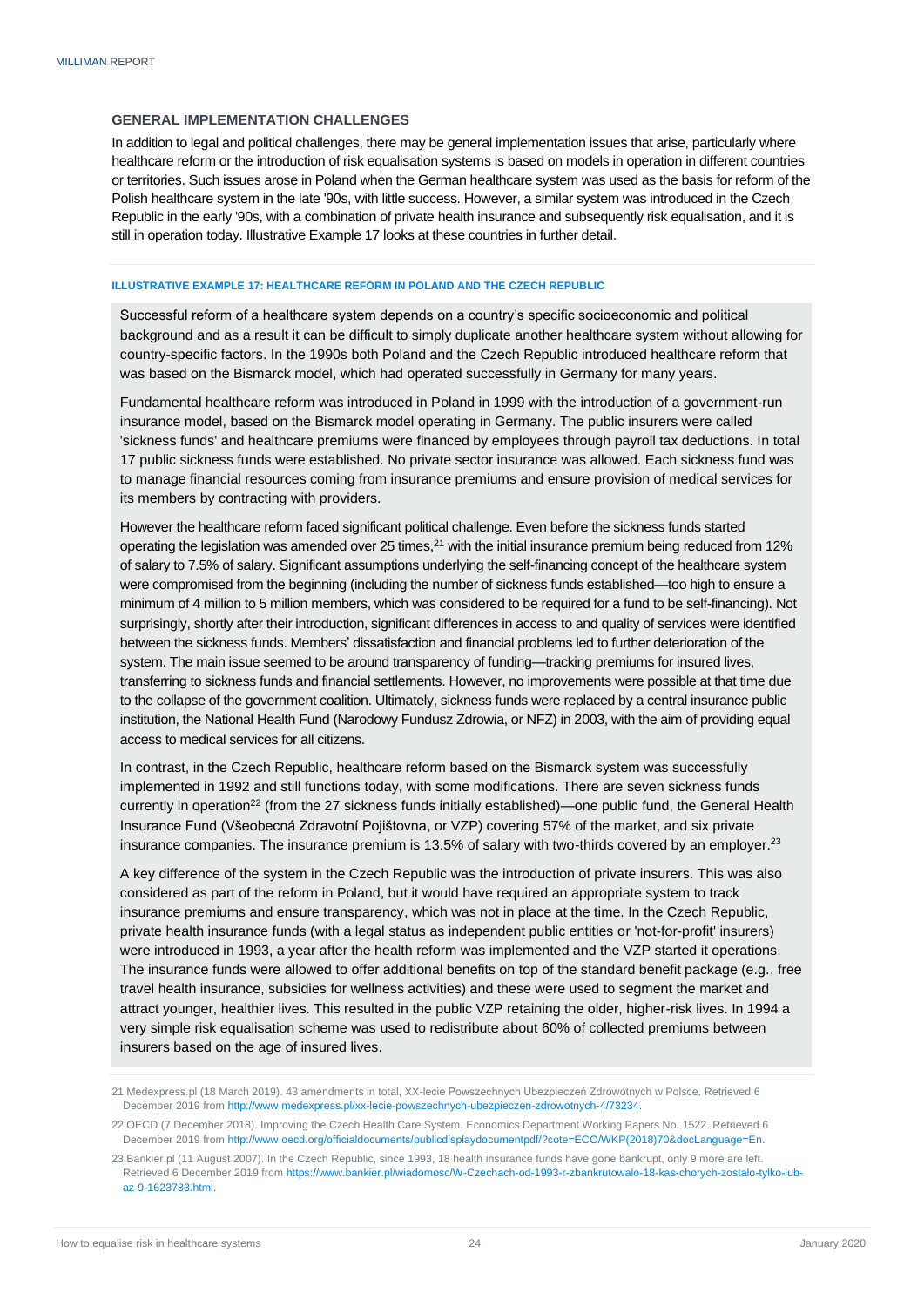The current risk equalisation system in the Czech Republic redistributed funds according to a risk-adjustment scheme based on age, gender and pharmaceutical cost group (PCG). In addition, a HCCP results in ex post compensation payments of 80% of claims above a specific threshold $^{24}$  and makes up about 10% of total transfers. The redistribution is managed through a central account that is supervised by a board of directors comprising representatives from each of the sickness funds and various government minsters. The last risk adjustment factor, PCGs, was added in January 2018 as a way to improve the health-status element of the risk-adjustment scheme. This change took over seven years to implement, from the initial proposal, partly because it transpired that chronic patients were evenly distributed among health funds, resulting in only a marginal increase in the allocation of funds to the public VZP.

<span id="page-27-0"></span>While the healthcare reform in both countries was based on the same underlying model, the Bismarck system in Germany, these examples show that successful implementation of health reform depends on the specific socioeconomic and political background in the country in which the reform is taking place. The Czech Republic was able to implement a dynamic healthcare system that could respond to changes such as the introduction of private insurance funds and risk equalisation and the system was allowed to adjust to its optimal self-financing level (due to sickness funds' defaults and mergers and increases in insurance premium).In Poland the introduction of Bismarck-based system was less successful in part due to inadequate transparency in relation to fund transfers and the level of political compromise to the initial structure of the system (especially related to the level of insurance premium and number of sickness funds). Lack of political support led to the deconstruction of the public healthcare system, which today still does not allow private insurance companies to operate within the public sector.

24 The threshold is equal to 15 times the average annual costs per member in the entire healthcare system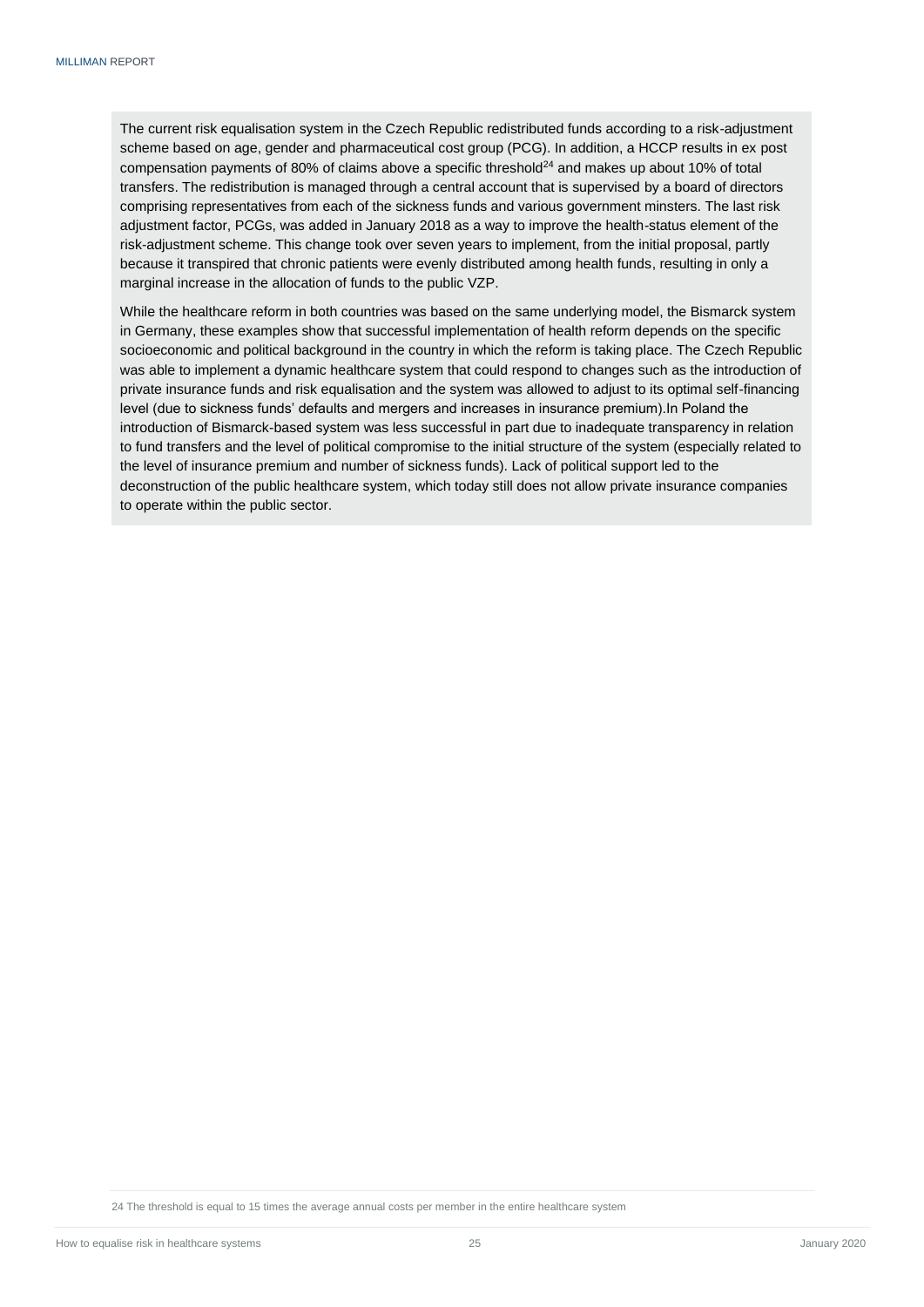# 5. Summary

While the concept of risk equalisation is relatively easy to understand, designing and implementing a risk equalisation system to fit into an existing healthcare system can be a complex and time-consuming process. This paper sets out some of the key considerations in designing and implementing a risk equalisation system. When choosing risk adjusters, predictive accuracy and transparency are key factors to consider. Consideration also needs to be given to the benefits to include, the calculation approach taken (prospective or retrospective), the impact on competition and efficiency and how to deal with exceptionally high claims. The technical and legal aspects of the system need to be carefully constructed in order to protect the scheme from legal challenge in the implementation phase and, where possible, from the risk of ongoing political and legal challenge.

Risk equalisation has many advantages for a healthcare system, but its primary role is to facilitate affordable access to healthcare to high risk individuals. An efficient risk equalisation system can reduce insurers' incentives to risk-select, resulting in greater competition in terms of efficiency, quality of service and consumer needs. This can increase innovation in the market and ultimately result in improved patient outcomes. However, risk equalisation can face significant challenges in its implementation, including legal and political challenges, particularly due to the large transfers of funds between insurers or healthcare providers.

The effectiveness of a risk equalisation scheme needs to be monitored on an ongoing basis once it is introduced, to ensure it has created the right incentives for insurers and healthcare providers. In addition, schemes are subject to regular updates to ensure they remain efficient for the current market.

# How Milliman can help

Milliman is one of the leading experts in healthcare financing and delivery. We advise clients on a wide range of issues—from assessing the impact of healthcare reform on organisations or populations to streamlining operations while advancing the quality of patient care. Our consulting work is supported by a powerful tool kit of data analytics solutions and informed by the most trusted, comprehensive set of cost guidelines in the industry.

Risk equalisation is not a pure actuarial and/or data science. It involves many stakeholders, requires a multitude of expertise and requires continuous monitoring and improvement. We combine technical and analytical excellence with policy expertise, business acumen and country-specific knowledge, and work with our clients closely to develop accurate, robust and practical risk equalisation programs. Our consultants have designed and implemented risk equalisation programs, advised governments, insurers, healthcare providers and other healthcare professionals on risk equalisation systems around the world.

<span id="page-28-0"></span>If you have any questions or comments on this paper, or on any other issues affecting risk equalisation, please contact any of the consultants below or your usual Milliman consultant.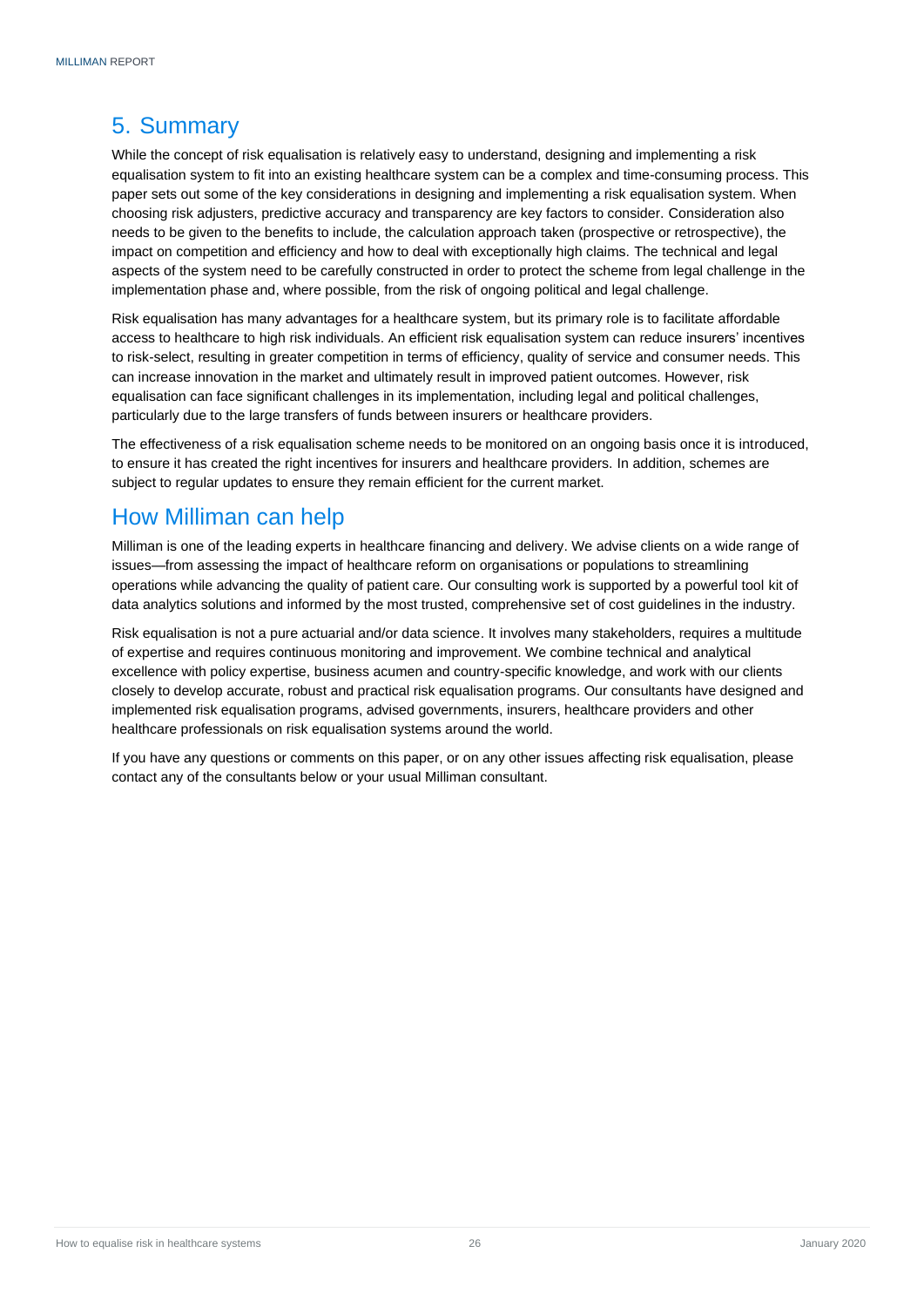# <span id="page-29-0"></span>Authors and acknowledgements

## <span id="page-29-1"></span>**AUTHORS**

Sinéad Clarke, FSAI, is a consulting actuary with the Dublin office of Milliman. Contact her at [sinead.clarke@milliman.com.](mailto:sinead.clarke@milliman.com)

Diana Dodu, FSA, ARA is a consulting actuary with the Bucharest office of Milliman. Contact her at diana.dodu@milliman.com

Tanya Hayward, FIA is a consulting actuary with the London office of Milliman. Contact her at tanya.hayward@milliman.com

Judith Houtepen, MBA, AAG is a consulting actuary with the Amsterdam office of Milliman. Contact her at judith.houtepen@milliman.com

Lindsy Kotecki, FSA, MAAA is a consulting actuary with the Minneapolis office of Milliman. Contact her at [lindsy.kotecki@milliman.com](mailto:lindsy.kotecki@milliman.com)

Monika Lis, FMSA is a consulting actuary with the Warsaw office of Milliman. Contact her at monika.lis@milliman.com

Erica Rode, PhD, FSA, MAAA is an actuary with the Minneapolis office of Milliman. Contact her at erica.rode@milliman.com

Rong Yi, PhD is a Principal for Milliman's Greater China Healthcare Analytics Practice. Contact her at rong.yi@milliman.com

#### <span id="page-29-2"></span>**ACKNOWLEDGEMENTS**

The authors would like to thank Kevin Manning, Milliman Dublin office, Joanne Buckle, Milliman London office, Scott Jones, Milliman Seattle office and Alison Counihan, Milliman Dubai office, for their contributions to the production of this research paper.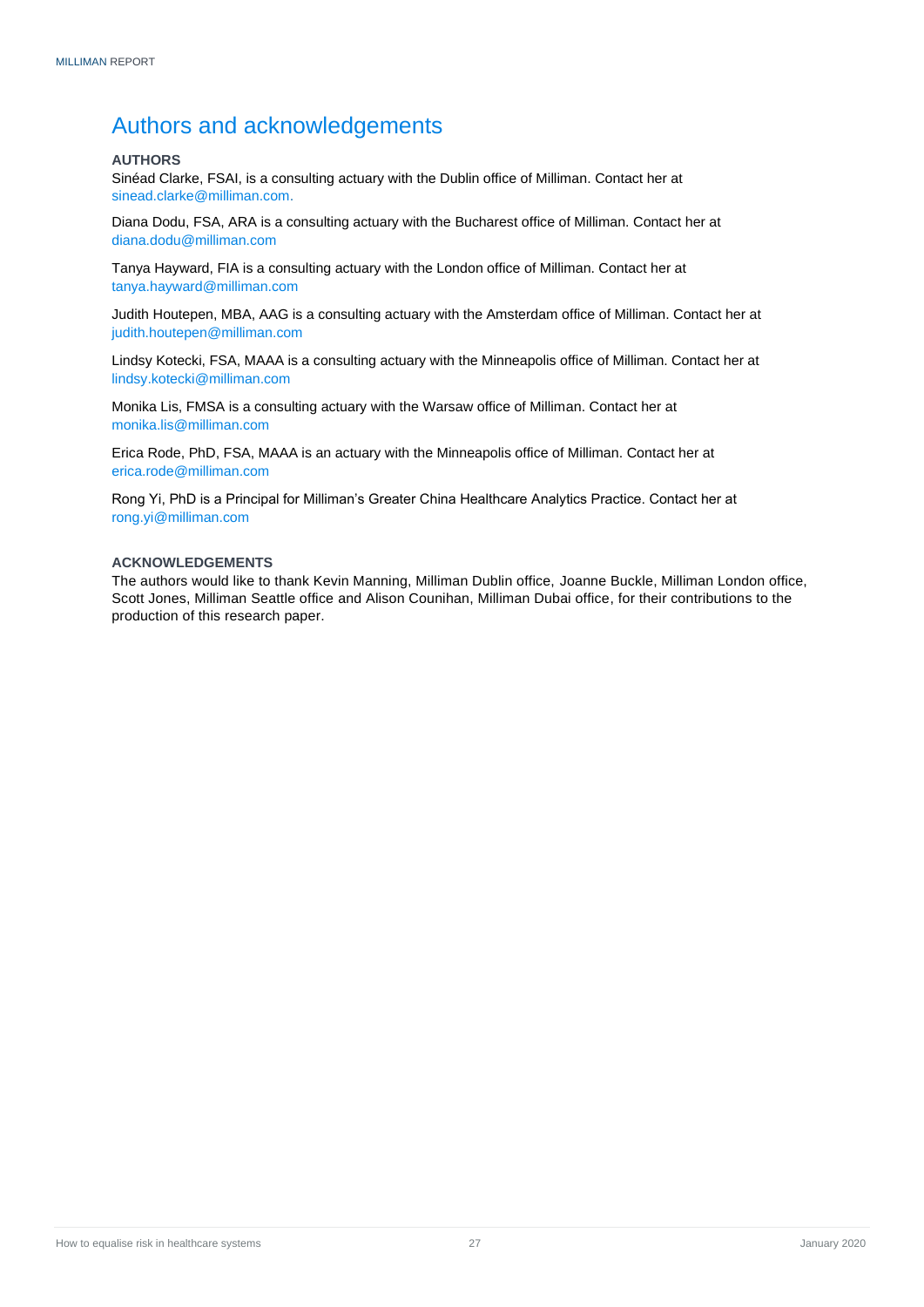